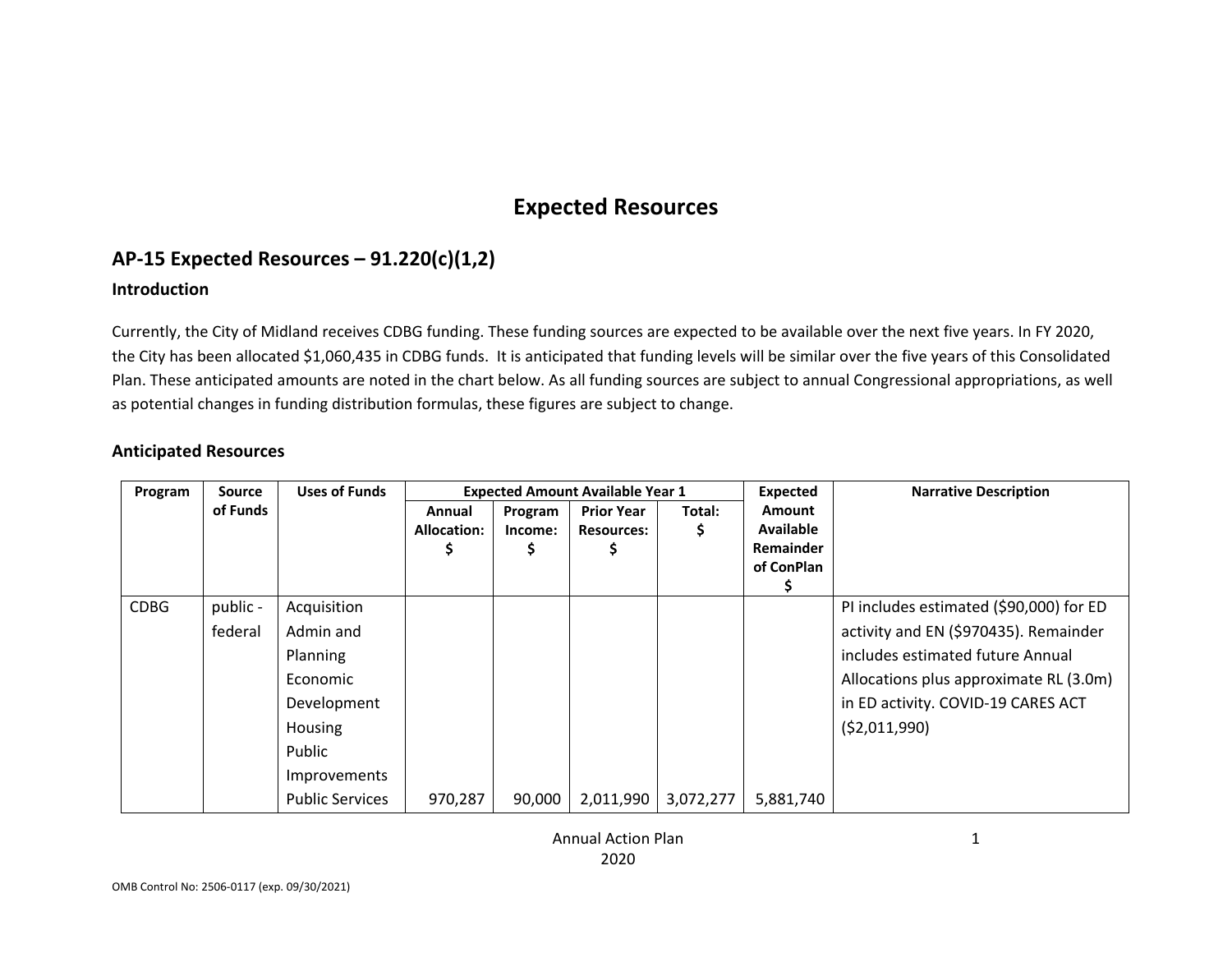#### **Table 1 ‐ Expected Resources – Priority Table**

**Explain how federal funds will leverage those additional resources (private, state and local funds), including a description of how matching requirements will be satisfied**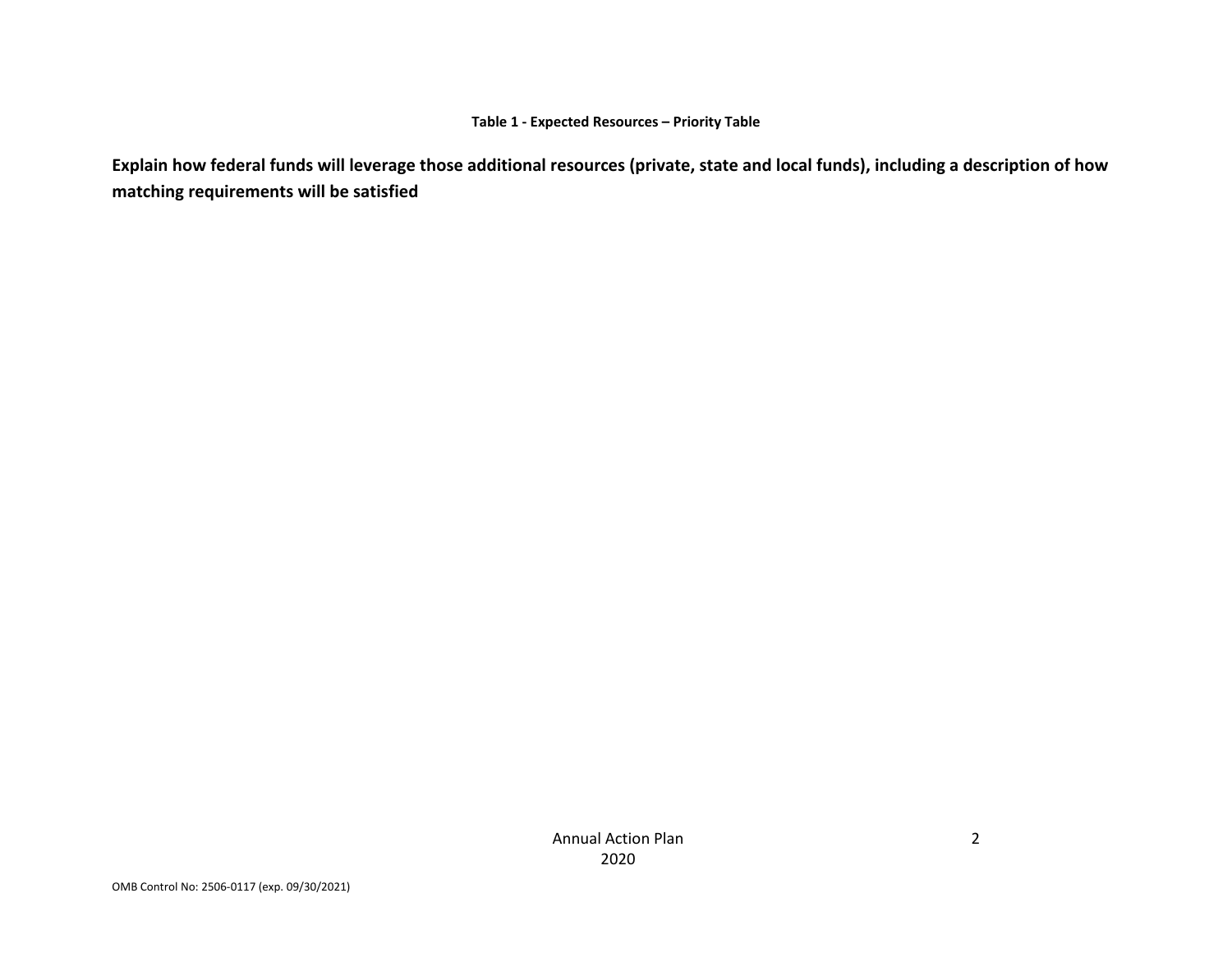### **If appropriate, describe publically owned land or property located within the jurisdiction that may be used to address the needs identified in the plan**

The City of Mdiland has tracts of land and abandoned properties that may be made available during the five year term of the ConPlan.

### **Discussion**

The Expected Amount Available for the Remainder of ConPlan is an estimate of the funds expected to be received over the remaining four years of the Consolidated Plan. Estimates were calculated using the confirmed funding to be received during the first year of the Consolidated Plan plus expected program income. The CDBG program income total includes an estimated \$970,287,000 per year received through economic development activities and additional \$90,000 in general program income.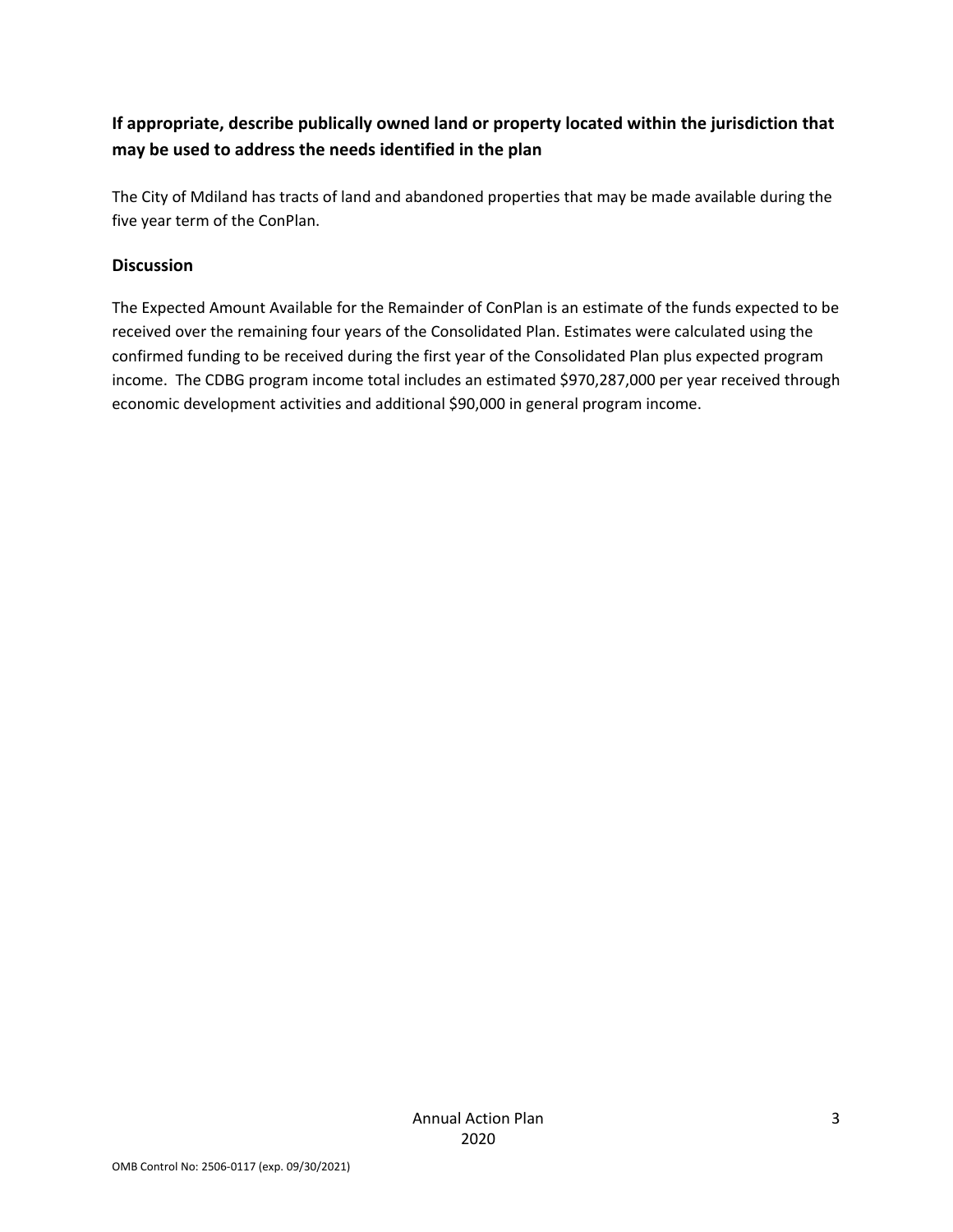# **Annual Goals and Objectives**

# **AP‐20 Annual Goals and Objectives**

### **Goals Summary Information**

| Sort  | <b>Goal Name</b>          | <b>Start</b> | End  | Category   | <b>Geographic Area</b> | <b>Needs Addressed</b> | <b>Funding</b> | <b>Goal Outcome Indicator</b>  |
|-------|---------------------------|--------------|------|------------|------------------------|------------------------|----------------|--------------------------------|
| Order |                           | Year         | Year |            |                        |                        |                |                                |
| 1     | Affordable                | 2020         | 2024 | Affordable | <b>BRADFORD</b>        | Affordable Home        | CDBG:          | Direct Financial Assistance to |
|       | Homebuyers                |              |      | Housing    | PARK/2004              | <b>Owner Housing</b>   | \$147,000      | Homebuyers: 13 Households      |
|       | <b>Housing Assistance</b> |              |      |            | <b>TARGET AREA</b>     |                        |                | Assisted                       |
|       |                           |              |      |            | <b>SAN JUAN</b>        |                        |                |                                |
|       |                           |              |      |            | CHURCH/2006            |                        |                |                                |
|       |                           |              |      |            | <b>TARGET AREA</b>     |                        |                |                                |
|       |                           |              |      |            | City of Midland        |                        |                |                                |
|       |                           |              |      |            | Low and                |                        |                |                                |
|       |                           |              |      |            | Moderate               |                        |                |                                |
|       |                           |              |      |            | <b>Income Census</b>   |                        |                |                                |
|       |                           |              |      |            | <b>Tracts</b>          |                        |                |                                |
|       |                           |              |      |            | Southern               |                        |                |                                |
|       |                           |              |      |            | Addtion                |                        |                |                                |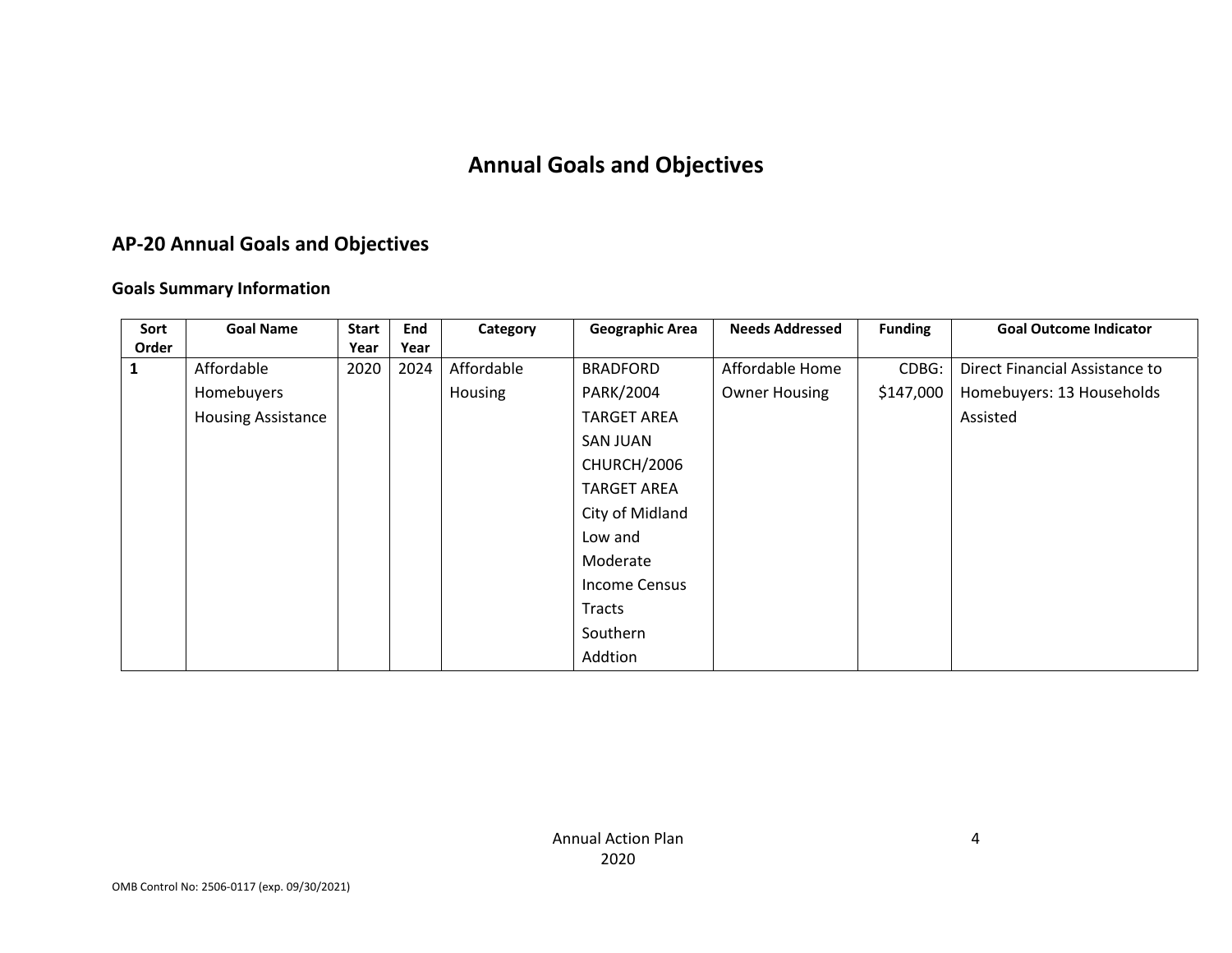| Sort           | <b>Goal Name</b>       | <b>Start</b> | End  | Category    | <b>Geographic Area</b> | <b>Needs Addressed</b> | <b>Funding</b> | <b>Goal Outcome Indicator</b>   |
|----------------|------------------------|--------------|------|-------------|------------------------|------------------------|----------------|---------------------------------|
| Order          |                        | Year         | Year |             |                        |                        |                |                                 |
| $\overline{2}$ | Affordable Housing     | 2020         | 2024 | Affordable  | <b>BRADFORD</b>        | Housing                | CDBG:          | <b>Homeowner Housing</b>        |
|                | Development            |              |      | Housing     | PARK/2004              | Acquisition,           | \$100,000      | Rehabilitated: 30 Household     |
|                |                        |              |      |             | <b>TARGET AREA</b>     | Construction &         |                | Housing Unit                    |
|                |                        |              |      |             | <b>SAN JUAN</b>        | Rehabilitation         |                |                                 |
|                |                        |              |      |             | CHURCH/2006            |                        |                |                                 |
|                |                        |              |      |             | <b>TARGET AREA</b>     |                        |                |                                 |
|                |                        |              |      |             | <b>MULBERRY</b>        |                        |                |                                 |
|                |                        |              |      |             | <b>DRAW</b>            |                        |                |                                 |
|                |                        |              |      |             | Low and                |                        |                |                                 |
|                |                        |              |      |             | Moderate               |                        |                |                                 |
|                |                        |              |      |             | <b>Income Census</b>   |                        |                |                                 |
|                |                        |              |      |             | <b>Tracts</b>          |                        |                |                                 |
|                |                        |              |      |             | Southern               |                        |                |                                 |
|                |                        |              |      |             | Addtion                |                        |                |                                 |
| 3              | <b>Public Services</b> | 2020         | 2024 | Non-Housing | <b>SAN JUAN</b>        | <b>Public Services</b> | CDBG:          | Public service activities other |
|                |                        |              |      | Community   | CHURCH/2006            |                        | \$188,000      | than Low/Moderate Income        |
|                |                        |              |      | Development | <b>TARGET AREA</b>     |                        |                | Housing Benefit: 430 Persons    |
|                |                        |              |      |             | Low and                |                        |                | Assisted                        |
|                |                        |              |      |             | Moderate               |                        |                |                                 |
|                |                        |              |      |             | <b>Income Census</b>   |                        |                |                                 |
|                |                        |              |      |             | <b>Tracts</b>          |                        |                |                                 |
|                |                        |              |      |             | Greenwood              |                        |                |                                 |
|                |                        |              |      |             | Addition               |                        |                |                                 |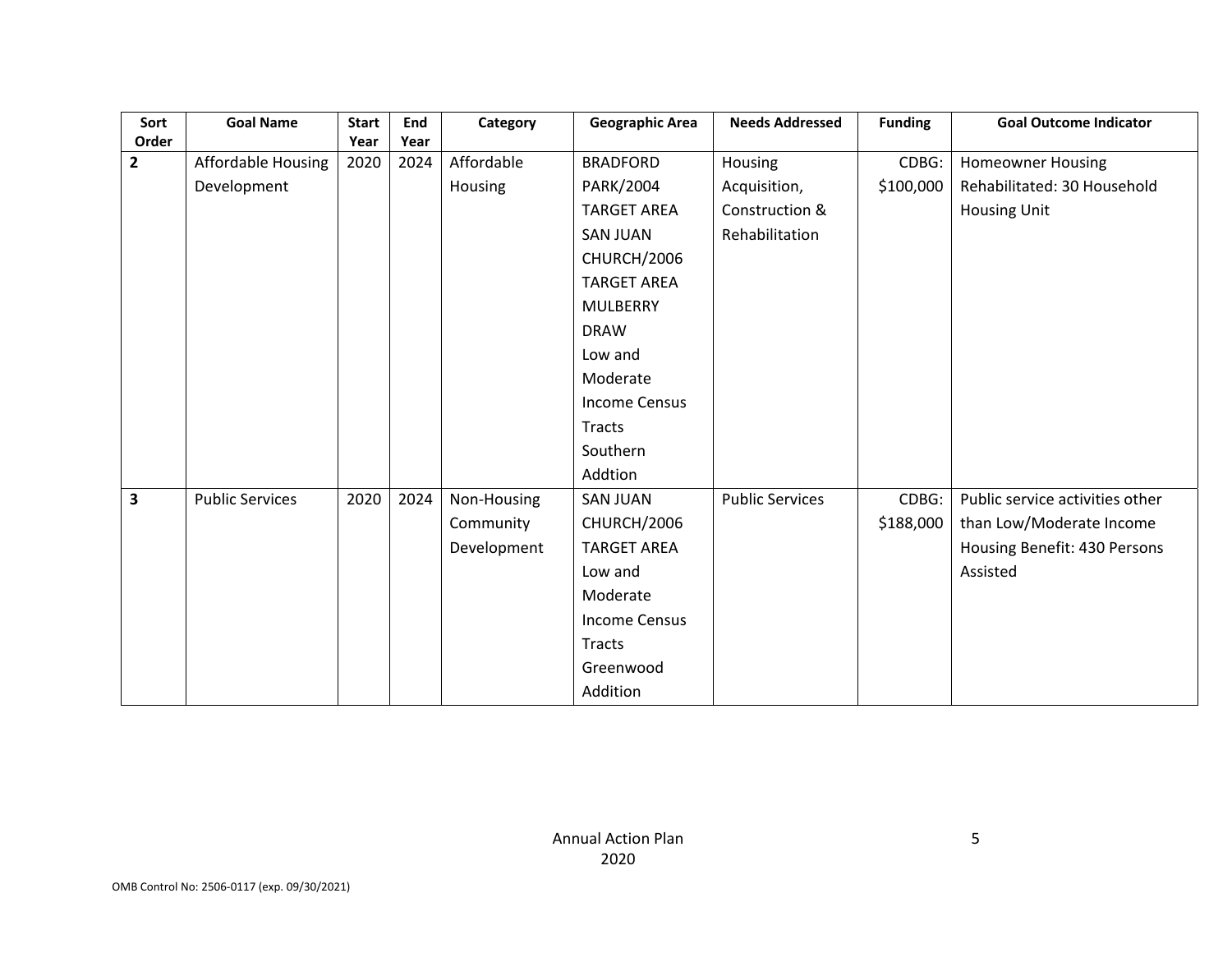| Sort<br>Order  | <b>Goal Name</b>          | <b>Start</b><br>Year | End<br>Year | Category       | <b>Geographic Area</b> | <b>Needs Addressed</b> | <b>Funding</b> | <b>Goal Outcome Indicator</b>     |
|----------------|---------------------------|----------------------|-------------|----------------|------------------------|------------------------|----------------|-----------------------------------|
| 4              | Infrastructure            | 2020                 | 2024        | Non-Housing    | Low and                | Expand &               | CDBG:          | Public Facility or Infrastructure |
|                | Improvements              |                      |             | Community      | Moderate               | Improve Public         | \$455,000      | Activities for Low/Moderate       |
|                |                           |                      |             | Development    | <b>Income Census</b>   | Infrastructure &       |                | Income Housing Benefit: 1700      |
|                |                           |                      |             |                | Tracts                 | Facilitie              |                | <b>Households Assisted</b>        |
|                |                           |                      |             |                |                        |                        |                |                                   |
|                |                           |                      |             |                | Southern               |                        |                |                                   |
|                |                           |                      |             |                | Addtion                |                        |                |                                   |
| 5              | Economic                  | 2020                 | 2024        | Non-Housing    | City of Midland        |                        | CDBG:          | Other: 2 Other                    |
|                | Development               |                      |             | Community      |                        |                        | \$200,000      |                                   |
|                |                           |                      |             | Development    |                        |                        |                |                                   |
| 6              | <b>Essential Services</b> | 2020                 | 2024        | Non-Housing    | <b>MLK</b>             | Expand &               | CDBG:          | Public Facility or Infrastructure |
|                |                           |                      |             | Community      |                        | <b>Improve Public</b>  | \$75,000       | Activities other than             |
|                |                           |                      |             | Development    |                        | Infrastructure &       |                | Low/Moderate Income Housing       |
|                |                           |                      |             |                |                        | Facilitie              |                | Benefit: 600 Persons Assisted     |
| $\overline{7}$ | City of Midland           | 2020                 | 2022        | COVID-19       | <b>SAN JUAN</b>        | <b>Public Services</b> | CDBG:          | Public service activities other   |
|                | <b>Health Department</b>  |                      |             | related health | CHURCH/2006            |                        | \$600,000      | than Low/Moderate Income          |
|                | COVID-19                  |                      |             | needs          | <b>TARGET AREA</b>     |                        |                | Housing Benefit: 10000 Persons    |
|                |                           |                      |             |                | Low and                |                        |                | Assisted                          |
|                |                           |                      |             |                | Moderate               |                        |                |                                   |
|                |                           |                      |             |                | <b>Income Census</b>   |                        |                |                                   |
|                |                           |                      |             |                | Tracts                 |                        |                |                                   |
|                |                           |                      |             |                | <b>MLK</b>             |                        |                |                                   |
|                |                           |                      |             |                | Greenwood              |                        |                |                                   |
|                |                           |                      |             |                | Addition               |                        |                |                                   |
|                |                           |                      |             |                | Southern               |                        |                |                                   |
|                |                           |                      |             |                |                        |                        |                |                                   |
|                |                           |                      |             |                | Addtion                |                        |                |                                   |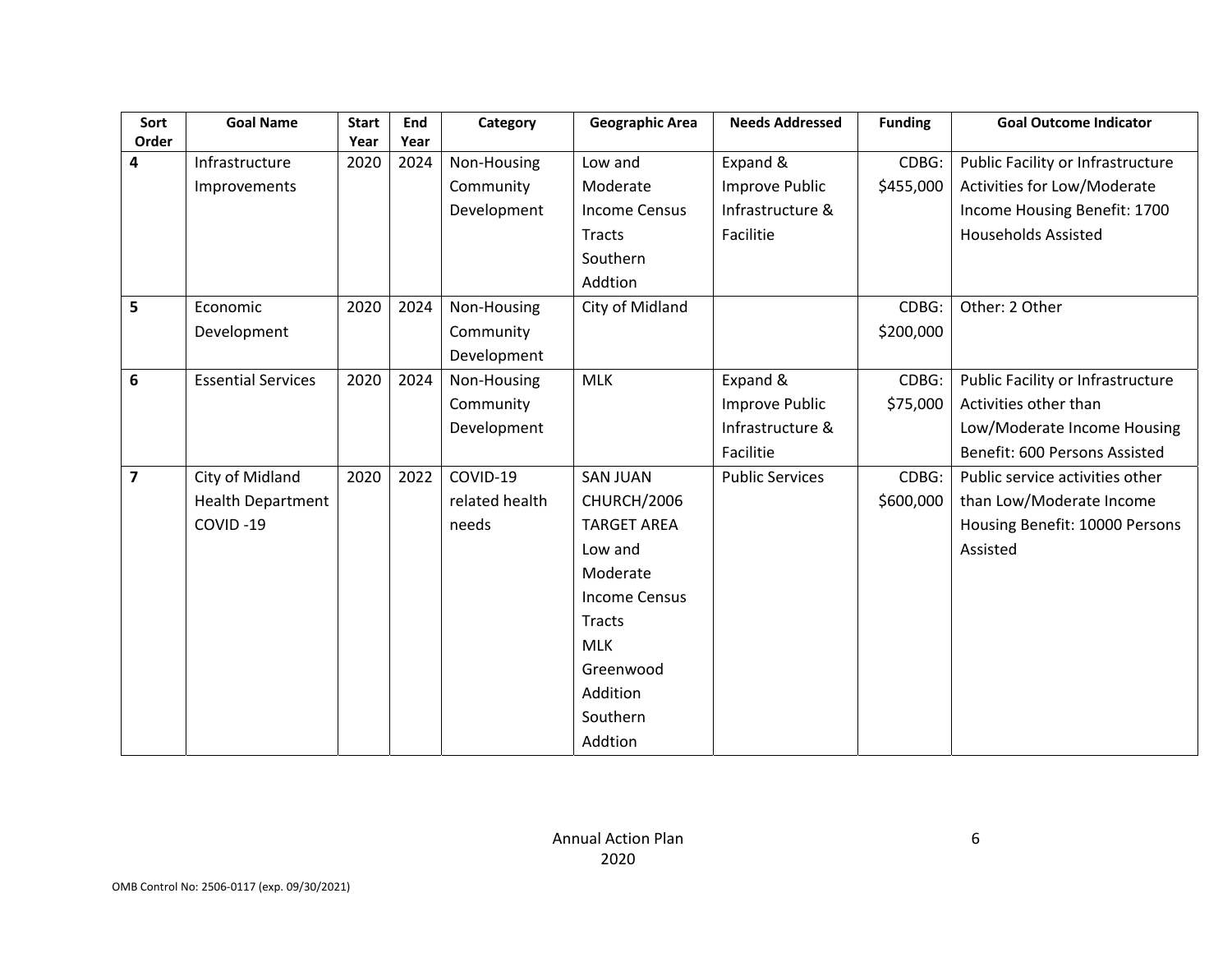| Sort  | <b>Goal Name</b>        | <b>Start</b> | End  | Category | <b>Geographic Area</b> | <b>Needs Addressed</b> | <b>Funding</b> | <b>Goal Outcome Indicator</b>  |
|-------|-------------------------|--------------|------|----------|------------------------|------------------------|----------------|--------------------------------|
| Order |                         | Year         | Year |          |                        |                        |                |                                |
| 8     | Emergency               | 2020         | 2024 | Homeless | City of Midland        | Homeless               | CDBG:          | Overnight/Emergency            |
|       | <b>Homeless Shelter</b> |              |      |          | Ratliff Park 2017      | Services               | \$200,000      | Shelter/Transitional Housing   |
|       | COVID boarding          |              |      |          | <b>MLK</b>             |                        |                | Beds added: 100 Beds           |
|       | recovery                |              |      |          | Greenwood              |                        |                |                                |
|       |                         |              |      |          | Addition               |                        |                |                                |
|       |                         |              |      |          | Southern               |                        |                |                                |
|       |                         |              |      |          | Addtion                |                        |                |                                |
| 9     | <b>Homeless Meals</b>   | 2020         | 2024 | Homeless | Low and                | Homeless               | CDBG:          | Homeless Person Overnight      |
|       | Program                 |              |      |          | Moderate               | Services               | \$142,500      | Shelter: 1571 Persons Assisted |
|       |                         |              |      |          | Income Census          |                        |                |                                |
|       |                         |              |      |          | Tracts                 |                        |                |                                |

**Table 2 – Goals Summary** 

### **Goal Descriptions**

| <b>Goal Name</b>   | Affordable Homebuyers Housing Assistance                         |
|--------------------|------------------------------------------------------------------|
| Goal               | Direct Financial Assistance to Homebuyers: 7 Households Assisted |
| <b>Description</b> |                                                                  |
| <b>Goal Name</b>   | Affordable Housing Development                                   |
| Goal               | Homeowner Housing Improvements                                   |
| <b>Description</b> |                                                                  |

7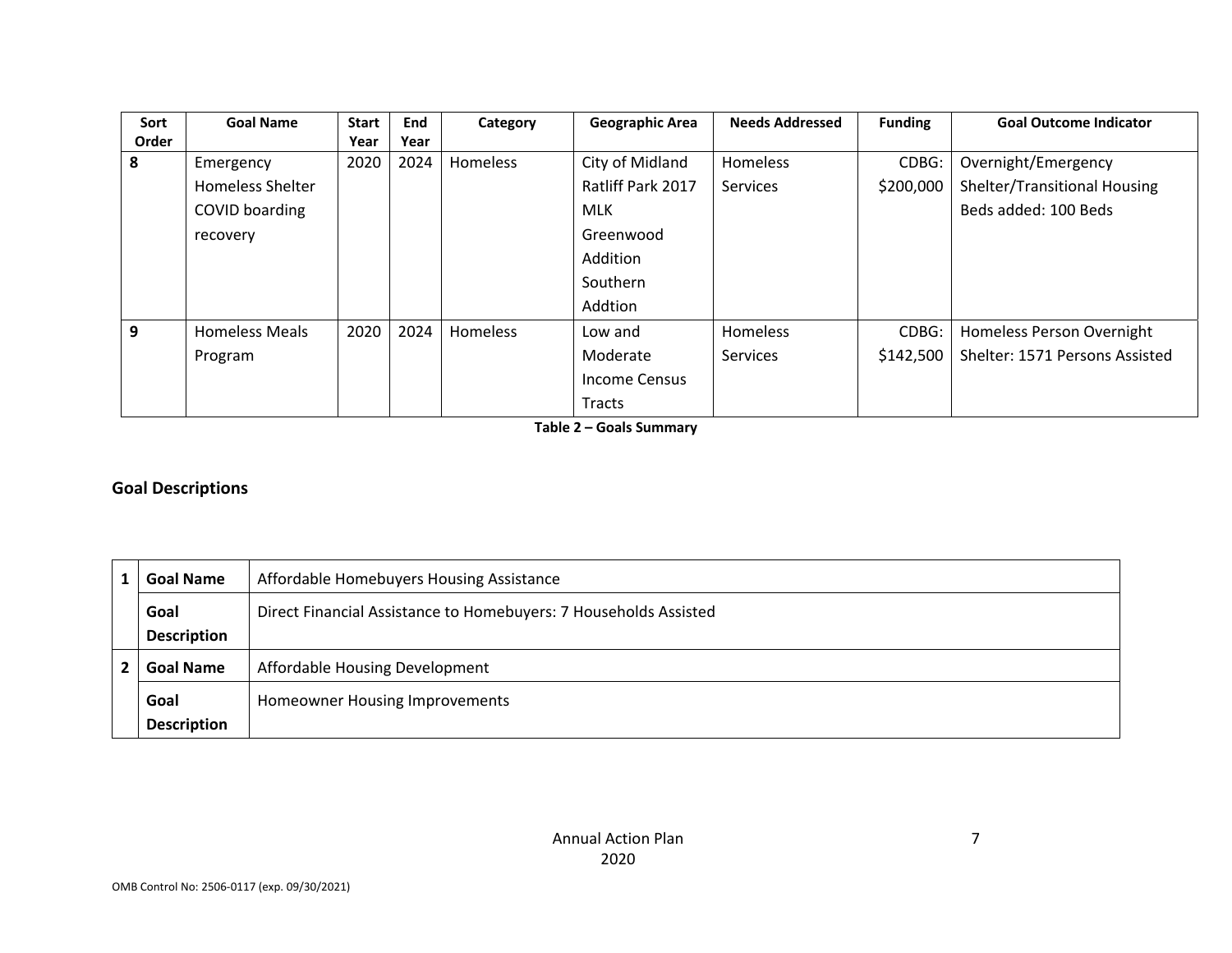| 3              | <b>Goal Name</b>           | <b>Public Services</b>                                                                                                                                                                                                                                                                                                                   |
|----------------|----------------------------|------------------------------------------------------------------------------------------------------------------------------------------------------------------------------------------------------------------------------------------------------------------------------------------------------------------------------------------|
|                | Goal<br><b>Description</b> | Public service activities other than Low/Moderate Income Housing Benefit: 430 Persons Assisted                                                                                                                                                                                                                                           |
| 4              | <b>Goal Name</b>           | Infrastructure Improvements                                                                                                                                                                                                                                                                                                              |
|                | Goal<br><b>Description</b> | South Fort Worth Street Improvements, curb, gutter, streets, ADA ramps etc., and Inprovments in hte Greenwood<br>Neighborhood near Bunche Elementary School with Traffic and Crossing Lights.                                                                                                                                            |
| 5              | <b>Goal Name</b>           | <b>Economic Development</b>                                                                                                                                                                                                                                                                                                              |
|                | Goal<br><b>Description</b> | CDBG adminstrative cost                                                                                                                                                                                                                                                                                                                  |
| 6              | <b>Goal Name</b>           | <b>Essential Services</b>                                                                                                                                                                                                                                                                                                                |
|                | Goal<br><b>Description</b> | Repair of Gynm floor at the MLK center.                                                                                                                                                                                                                                                                                                  |
| $\overline{7}$ | <b>Goal Name</b>           | City of Midland Health Department COVID-19                                                                                                                                                                                                                                                                                               |
|                | Goal<br><b>Description</b> | CDBG CV-19 funds will be use to address the CV pandemic and respond to health and safety issues providing office<br>equipment, PPE, vaccine storage needs, phones, office equipment, office supplies, medical supplies, health promotional<br>materials, etc. to 10 contact tracer and case investigators.                               |
| 8              | <b>Goal Name</b>           | Emergency Homeless Shelter COVID boarding recovery                                                                                                                                                                                                                                                                                       |
|                | Goal<br><b>Description</b> | Contract with local Hotels and Motels to provide short stay rooms for homeless COVID patients and assist in family<br>stabilization during recovery with minor medical expenses, food, clothing, bus passes, etc. The City of Midland will<br>contract to secure 10 rooms with local vendors at a rate not to exceed \$150.00 per night. |
| 9              | <b>Goal Name</b>           | Homeless Meals Program                                                                                                                                                                                                                                                                                                                   |
|                | Goal<br><b>Description</b> | Provided Emergancy in-person food to shelter services.                                                                                                                                                                                                                                                                                   |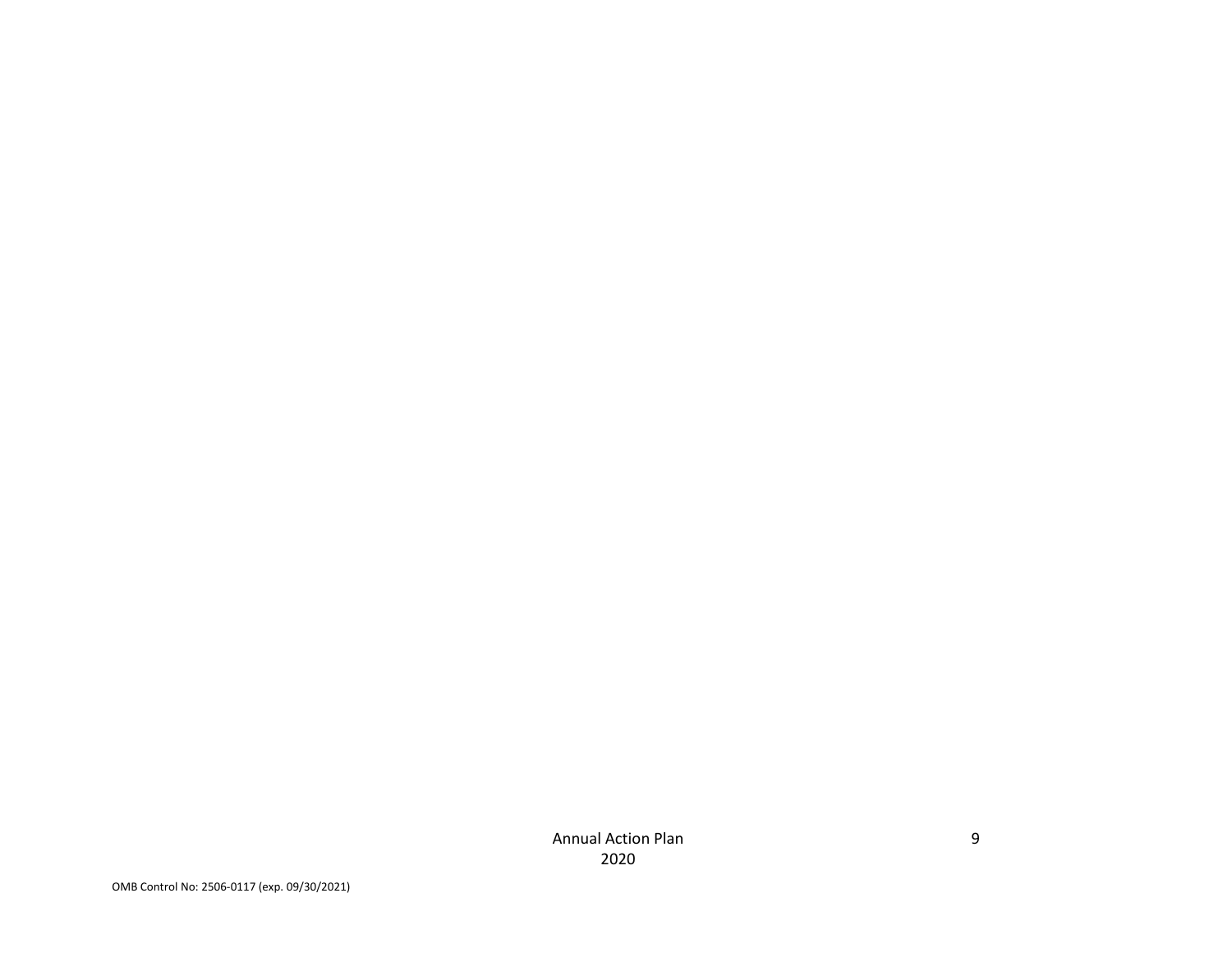# **Projects**

# **AP‐35 Projects – 91.220(d)**

### **Introduction**

Of the proposals received for funding consideration, the following projects were recommended by the Midland City Council CDBG Committee with input from city staff for funding from the CDBG funds expected to be available for program year 2020‐2021.

### **Projects**

| #  | <b>Project Name</b>                                   |
|----|-------------------------------------------------------|
| 1  | <b>Owner Occupied Housing Minor Repairs</b>           |
| 2  | Homebuyer Assistance Program                          |
| 3  | Senior Nutrition Program                              |
| 4  | Home Cleaning Program                                 |
| 5  | Take Home Terrific Program                            |
| 6  | Administration                                        |
| 7  | Street Infrastructure Improvements                    |
| 8  | MLK Center Gym Floor                                  |
| 9  | City of Midland Health Department Response (COVID-19) |
| 10 | Bunche Elementary Crossing Safety Light Program       |
| 11 | Emergency Homeless Shelter COVID boarding recovery    |
| 12 | Casa de Amigos Grab-N-Go Meal Program                 |
| 13 | Salvation Army Homeless Meal Program                  |

#### **Table 3 ‐ Project Information**

### **Describe the reasons for allocation priorities and any obstacles to addressing underserved needs**

The projects listed above were selected by the Council CDBG Committee from the total of all project proposals received during the open application process for the 2020/2020 CDBG program. Additional adtivites are identified by the public health crisis.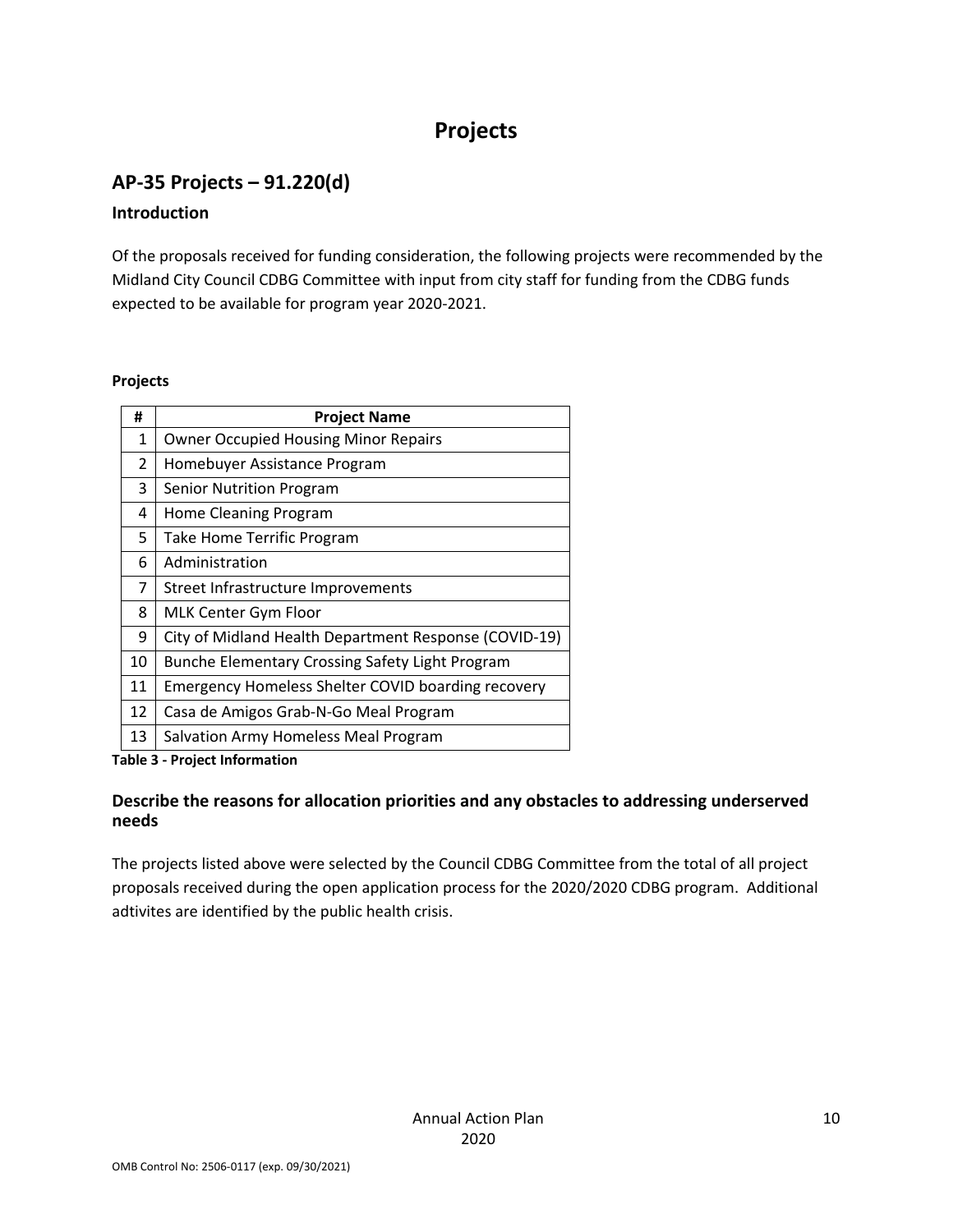# **AP‐38 Project Summary**

**Project Summary Information**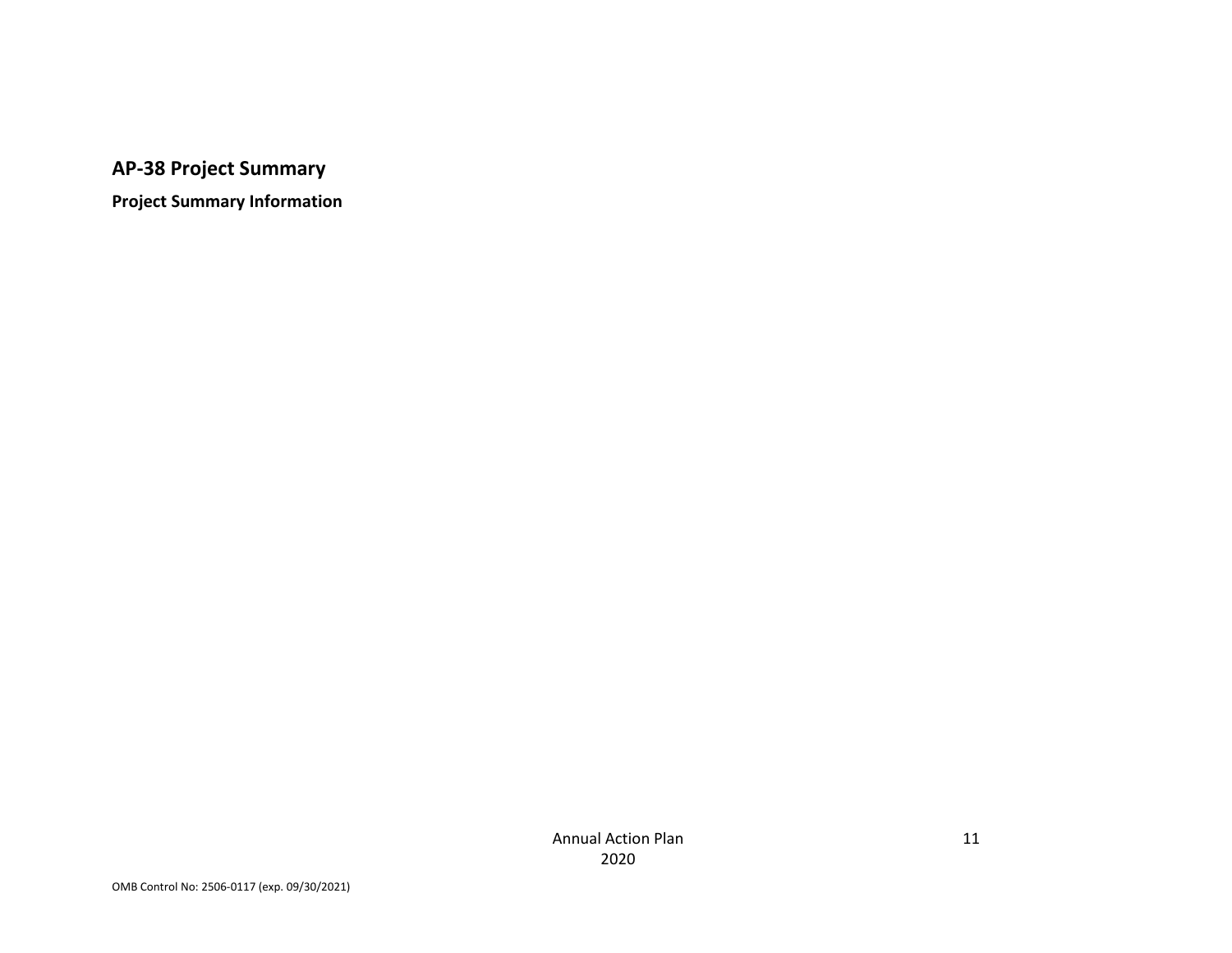| $\mathbf{1}$   | <b>Project Name</b>                                                                                     | <b>Owner Occupied Housing Minor Repairs</b>                                                                                                                                                                                                      |
|----------------|---------------------------------------------------------------------------------------------------------|--------------------------------------------------------------------------------------------------------------------------------------------------------------------------------------------------------------------------------------------------|
|                | <b>Target Area</b>                                                                                      | BRADFORD PARK/2004 TARGET AREA<br><b>MULBERRY DRAW</b><br>Low and Moderate Income Census Tracts<br>Southern Addtion                                                                                                                              |
|                | <b>Goals Supported</b>                                                                                  | Affordable Housing Development                                                                                                                                                                                                                   |
|                | <b>Needs Addressed</b>                                                                                  | Housing Acquisition, Construction & Rehabilitation                                                                                                                                                                                               |
|                | <b>Funding</b>                                                                                          | CDBG: \$100,000                                                                                                                                                                                                                                  |
|                | <b>Description</b>                                                                                      | Minor repair assistance will be available to low income owner<br>households. Generally, eligible repairs will be plumbing, electrical,<br>roofing and heating. Some minor program revenue will be earned<br>and will be used within the project. |
|                | <b>Target Date</b>                                                                                      | 9/30/2020                                                                                                                                                                                                                                        |
|                | <b>Estimate the number</b><br>and type of families that<br>will benefit from the<br>proposed activities | It is expected that 30 homeowners will be helped.                                                                                                                                                                                                |
|                | <b>Location Description</b>                                                                             | Low to moderate income census tracts areas of the city.                                                                                                                                                                                          |
|                | <b>Planned Activities</b>                                                                               | major plumbing, heating/air conditioning, electrical and roof needs                                                                                                                                                                              |
| $\overline{2}$ | <b>Project Name</b>                                                                                     | Homebuyer Assistance Program                                                                                                                                                                                                                     |
|                | <b>Target Area</b>                                                                                      | BRADFORD PARK/2004 TARGET AREA<br>SAN JUAN CHURCH/2006 TARGET AREA<br><b>MULBERRY DRAW</b><br>City of Midland<br>Low and Moderate Income Census Tracts<br>Southern Addtion                                                                       |
|                | <b>Goals Supported</b>                                                                                  | Affordable Homebuyers Housing Assistance                                                                                                                                                                                                         |
|                | <b>Needs Addressed</b>                                                                                  | Affordable Home Owner Housing                                                                                                                                                                                                                    |
|                | <b>Funding</b>                                                                                          | CDBG: \$147,000                                                                                                                                                                                                                                  |
|                | <b>Description</b>                                                                                      | Closing costs and downpayment financial assistance to low-and-<br>moderate income first-time homebuyers. Only single-family homes<br>will be eligible.                                                                                           |
|                | <b>Target Date</b>                                                                                      | 9/30/2021                                                                                                                                                                                                                                        |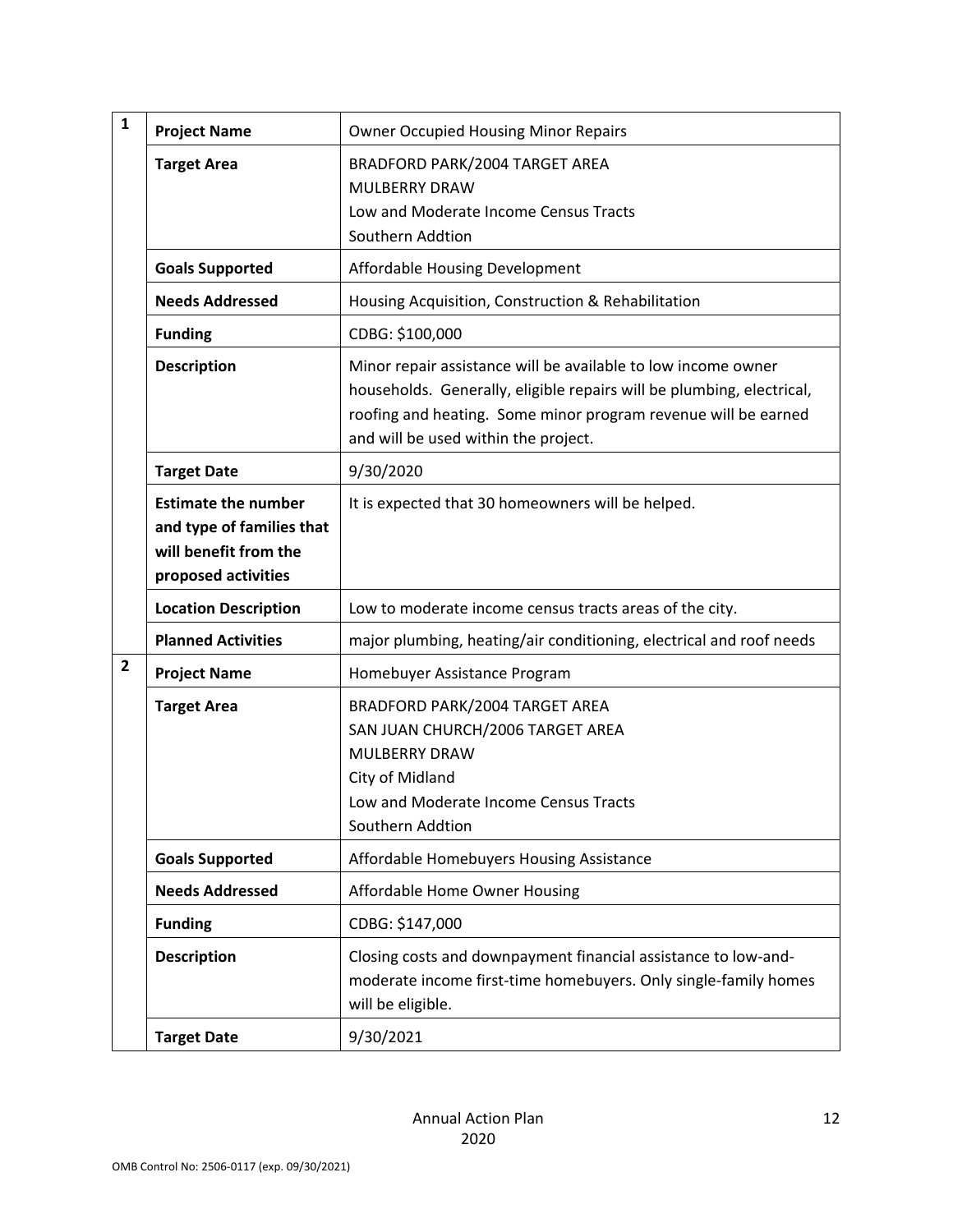|   | <b>Estimate the number</b><br>and type of families that<br>will benefit from the<br>proposed activities | The requested funds could assist 12 households during the year.                                                                                                                                                                                                                                               |
|---|---------------------------------------------------------------------------------------------------------|---------------------------------------------------------------------------------------------------------------------------------------------------------------------------------------------------------------------------------------------------------------------------------------------------------------|
|   | <b>Location Description</b>                                                                             | This program is available citywide with a consentraction in low-<br>income census tracts. Specific locations to be assisted will be<br>inputed at a later date                                                                                                                                                |
|   | <b>Planned Activities</b>                                                                               | Down payment and closing cost assistance                                                                                                                                                                                                                                                                      |
| 3 | <b>Project Name</b>                                                                                     | <b>Senior Nutrition Program</b>                                                                                                                                                                                                                                                                               |
|   | <b>Target Area</b>                                                                                      | Low and Moderate Income Census Tracts                                                                                                                                                                                                                                                                         |
|   | <b>Goals Supported</b>                                                                                  | <b>Public Services</b>                                                                                                                                                                                                                                                                                        |
|   | <b>Needs Addressed</b>                                                                                  | <b>Public Services</b>                                                                                                                                                                                                                                                                                        |
|   | <b>Funding</b>                                                                                          | CDBG: \$68,000                                                                                                                                                                                                                                                                                                |
|   | <b>Description</b>                                                                                      | This is the nutrition program at Casa de Amigo and Southeast<br>Community Senior Citizen Center that provides a noon time meal<br>Monday through Friday for the elderly. Kitchen for the year-long<br>program is at 3301 Sinclair. This activity will be performed by Senior<br>Link of Midland, a non-profit |
|   | <b>Target Date</b>                                                                                      | 9/30/2021                                                                                                                                                                                                                                                                                                     |
|   | <b>Estimate the number</b><br>and type of families that<br>will benefit from the<br>proposed activities | Approximately 230 seniors are expected to benefit from the lunch<br>time meal program.                                                                                                                                                                                                                        |
|   | <b>Location Description</b>                                                                             | Locations sites are Casa de Amigos and SE Senior Citizens Center                                                                                                                                                                                                                                              |
|   | <b>Planned Activities</b>                                                                               | Serve a noon time meal                                                                                                                                                                                                                                                                                        |
| 4 | <b>Project Name</b>                                                                                     | Home Cleaning Program                                                                                                                                                                                                                                                                                         |
|   | <b>Target Area</b>                                                                                      | Low and Moderate Income Census Tracts                                                                                                                                                                                                                                                                         |
|   | <b>Goals Supported</b>                                                                                  | <b>Public Services</b>                                                                                                                                                                                                                                                                                        |
|   | <b>Needs Addressed</b>                                                                                  | <b>Public Services</b>                                                                                                                                                                                                                                                                                        |
|   | <b>Funding</b>                                                                                          | CDBG: \$40,000                                                                                                                                                                                                                                                                                                |
|   | <b>Description</b>                                                                                      | This is the home cleaning service for low income elderly and/or<br>handicapped residents of Midland. Service enables recipients to<br>continue independent safe and sanitary living in their own home.<br>This activity will be performed by Casa de Amigos, a non-profit                                     |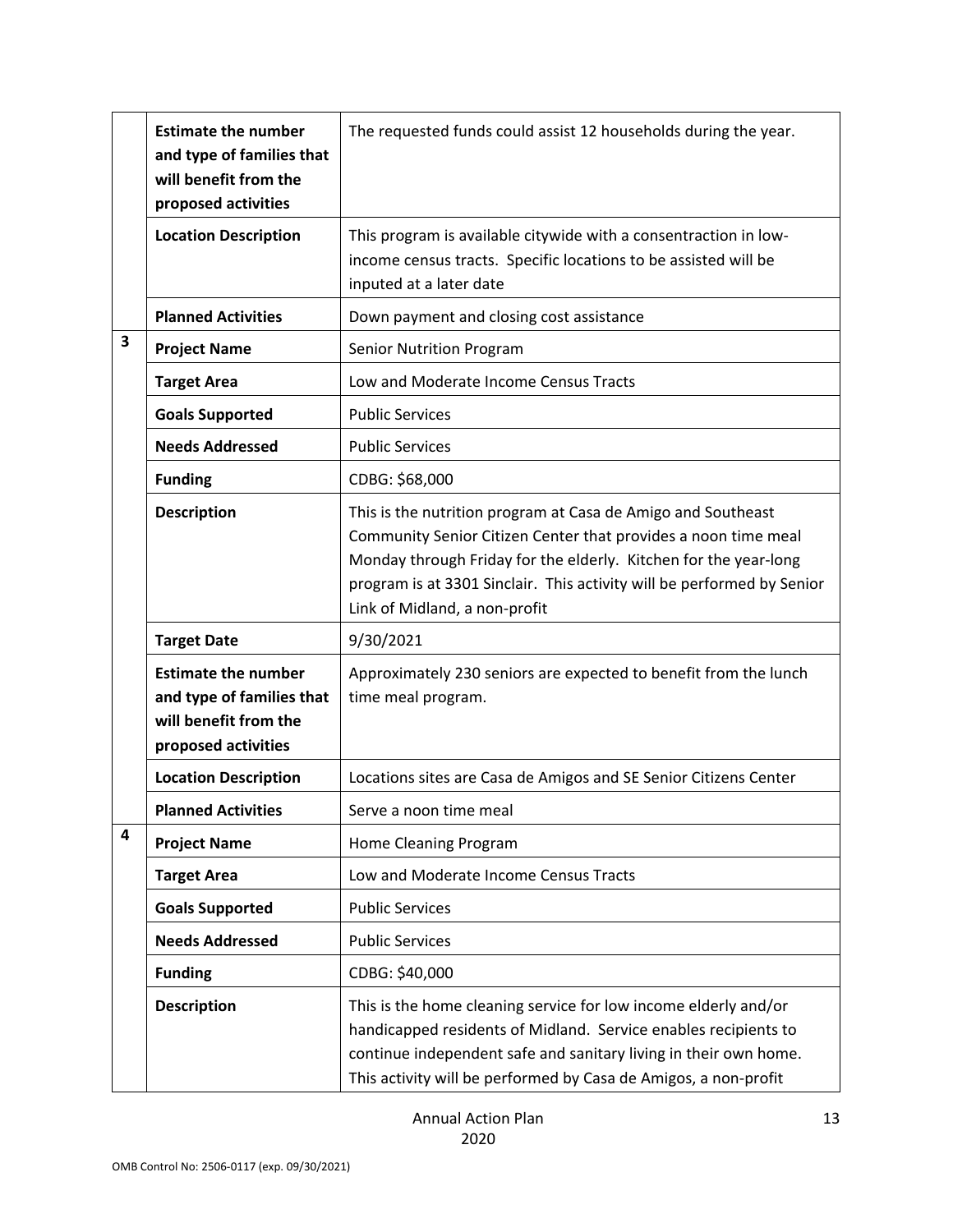|   | <b>Target Date</b>                                                                                      | 9/30/2021                                                                                                                                                                                  |
|---|---------------------------------------------------------------------------------------------------------|--------------------------------------------------------------------------------------------------------------------------------------------------------------------------------------------|
|   | <b>Estimate the number</b><br>and type of families that<br>will benefit from the<br>proposed activities | It is expected that 141 clients will be assisted during the year                                                                                                                           |
|   | <b>Location Description</b>                                                                             | The program is available in low-moderate income census tracts.                                                                                                                             |
|   | <b>Planned Activities</b>                                                                               | Programs objective is to maintain safe and sanitary conditions for<br>indigent senior citizens and disabled individuals                                                                    |
| 5 | <b>Project Name</b>                                                                                     | Take Home Terrific Program                                                                                                                                                                 |
|   | <b>Target Area</b>                                                                                      | Low and Moderate Income Census Tracts                                                                                                                                                      |
|   | <b>Goals Supported</b>                                                                                  | <b>Public Services</b>                                                                                                                                                                     |
|   | <b>Needs Addressed</b>                                                                                  | <b>Public Services</b>                                                                                                                                                                     |
|   | <b>Funding</b>                                                                                          | CDBG: \$30,000                                                                                                                                                                             |
|   | <b>Description</b>                                                                                      | It is an evening meal delivery service program for individuals who<br>have some type of mobility dysfunction or health issue that would<br>keep them from meeting their nutritional needs. |
|   | <b>Target Date</b>                                                                                      | 9/30/2021                                                                                                                                                                                  |
|   | <b>Estimate the number</b><br>and type of families that<br>will benefit from the<br>proposed activities | It is estimated that 40 clients will be assisted during the year                                                                                                                           |
|   | <b>Location Description</b>                                                                             | The program is available in low-moderate income census tracts                                                                                                                              |
|   | <b>Planned Activities</b>                                                                               | Take Home is an evening meal delivery service for individuals sho<br>have some type of mobility dysfunction or health issue that would<br>keep them from meeting their nutritional needs   |
| 6 | <b>Project Name</b>                                                                                     | Administration                                                                                                                                                                             |
|   | <b>Target Area</b>                                                                                      | City of Midland                                                                                                                                                                            |
|   | <b>Goals Supported</b>                                                                                  |                                                                                                                                                                                            |
|   | <b>Needs Addressed</b>                                                                                  |                                                                                                                                                                                            |
|   | <b>Funding</b>                                                                                          | CDBG: \$200,000                                                                                                                                                                            |
|   | <b>Description</b>                                                                                      | Office operations and overhead cost                                                                                                                                                        |
|   | <b>Target Date</b>                                                                                      | 9/30/2021                                                                                                                                                                                  |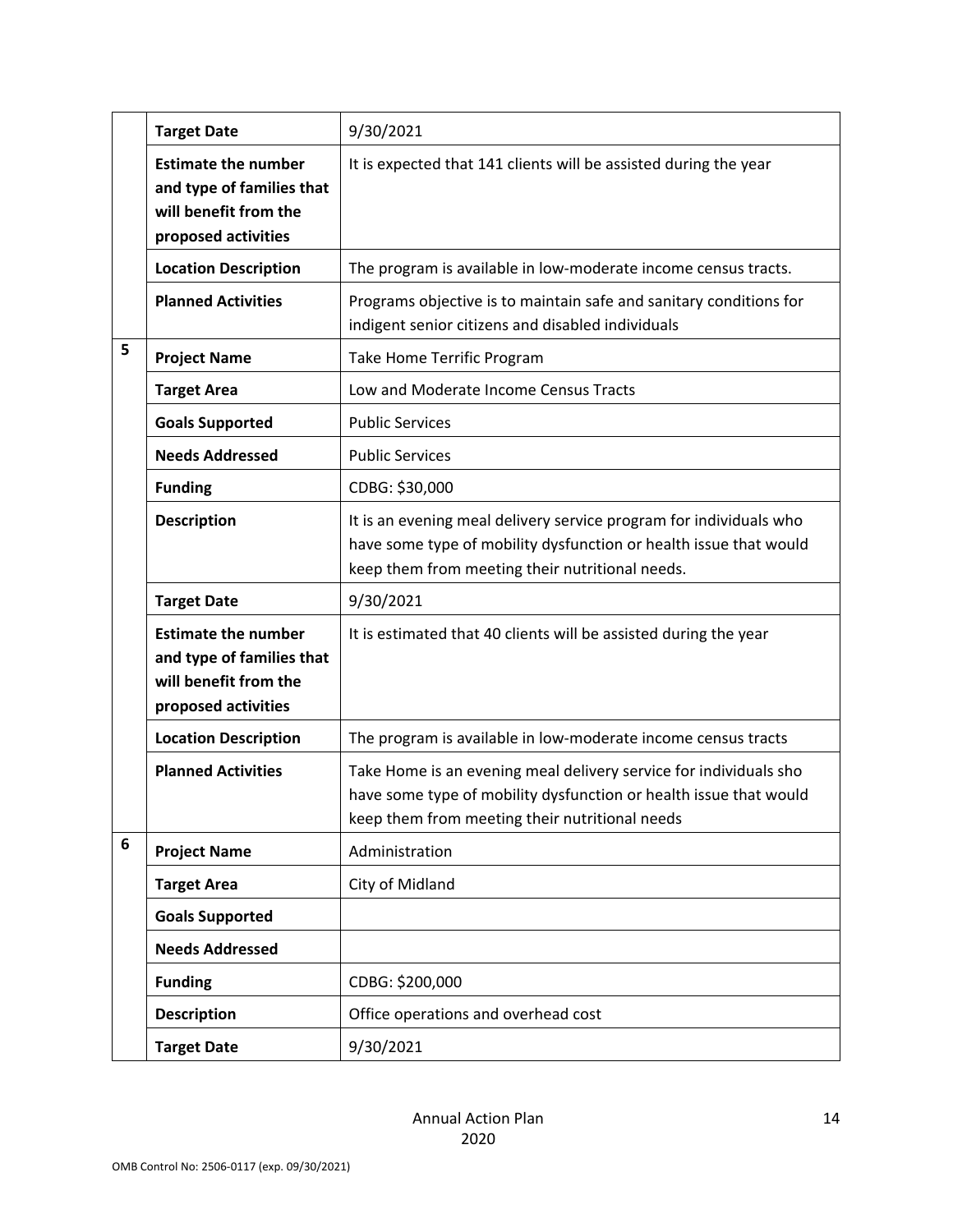|                | <b>Estimate the number</b><br>and type of families that<br>will benefit from the<br>proposed activities | <b>NA</b>                                                                             |
|----------------|---------------------------------------------------------------------------------------------------------|---------------------------------------------------------------------------------------|
|                | <b>Location Description</b>                                                                             | 300 N. Loraine                                                                        |
|                | <b>Planned Activities</b>                                                                               | Oversight and management of programs                                                  |
| $\overline{7}$ | <b>Project Name</b>                                                                                     | Street Infrastructure Improvements                                                    |
|                | <b>Target Area</b>                                                                                      | Low and Moderate Income Census Tracts<br>Southern Addtion                             |
|                | <b>Goals Supported</b>                                                                                  | Infrastructure Improvements                                                           |
|                | <b>Needs Addressed</b>                                                                                  | Expand & Improve Public Infrastructure & Facilitie                                    |
|                | <b>Funding</b>                                                                                          | CDBG: \$400,000                                                                       |
|                | <b>Description</b>                                                                                      | Construct streets at Fort Worth and Gist, curb, gutter, ADA ramps.                    |
|                | <b>Target Date</b>                                                                                      | 9/30/2021                                                                             |
|                | <b>Estimate the number</b><br>and type of families that<br>will benefit from the<br>proposed activities | Approximately 1500 individuals will have improved access points into<br>neighborhoods |
|                | <b>Location Description</b>                                                                             | 700 S Fortworth Steeet mdiland TX 79701                                               |
|                | <b>Planned Activities</b>                                                                               | Street improvments with curb and gutters                                              |
| 8              | <b>Project Name</b>                                                                                     | MLK Center Gym Floor                                                                  |
|                | <b>Target Area</b>                                                                                      | <b>MLK</b>                                                                            |
|                | <b>Goals Supported</b>                                                                                  | Infrastructure Improvements                                                           |
|                | <b>Needs Addressed</b>                                                                                  | Expand & Improve Public Infrastructure & Facilitie                                    |
|                | <b>Funding</b>                                                                                          | CDBG: \$75,000                                                                        |
|                | <b>Description</b>                                                                                      | Replace old gym floor for community.                                                  |
|                | <b>Target Date</b>                                                                                      | 9/30/2021                                                                             |
|                | <b>Estimate the number</b><br>and type of families that<br>will benefit from the<br>proposed activities | 600 individuals will benefit from improved facilities.                                |
|                | <b>Location Description</b>                                                                             | 2300 Butternut Lane Midland TX 79701                                                  |
|                | <b>Planned Activities</b>                                                                               | Replace Gym Floor for youth activities.                                               |

Annual Action Plan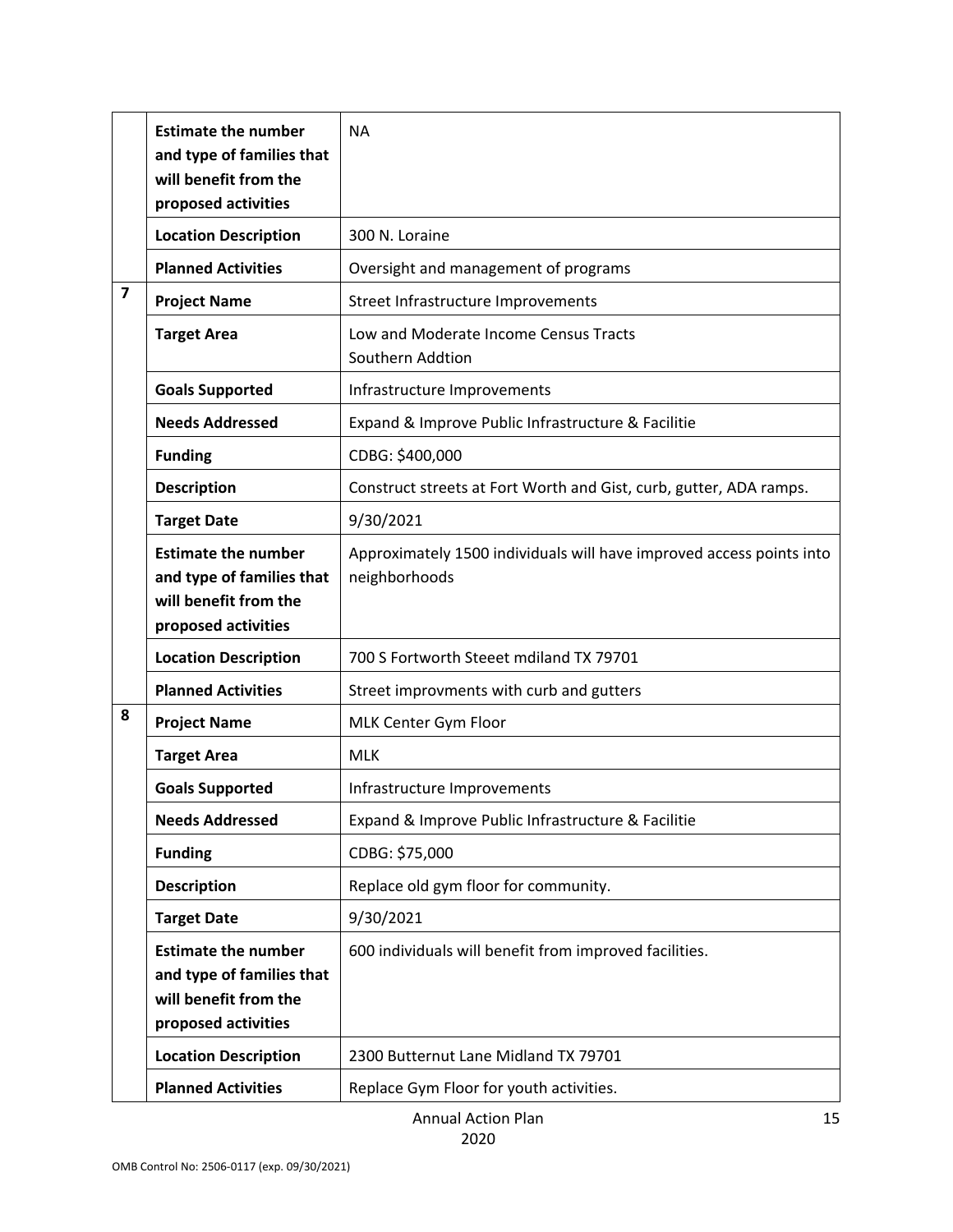| 9  | <b>Project Name</b>                                                                                     | City of Midland Health Department Response (COVID-19)                                                                                                                                                                                   |
|----|---------------------------------------------------------------------------------------------------------|-----------------------------------------------------------------------------------------------------------------------------------------------------------------------------------------------------------------------------------------|
|    | <b>Target Area</b>                                                                                      | SAN JUAN CHURCH/2006 TARGET AREA<br>Low and Moderate Income Census Tracts<br><b>MLK</b><br><b>Greenwood Addition</b><br>Southern Addtion                                                                                                |
|    | <b>Goals Supported</b>                                                                                  | <b>Public Services</b>                                                                                                                                                                                                                  |
|    | <b>Needs Addressed</b>                                                                                  | <b>Public Services</b>                                                                                                                                                                                                                  |
|    | <b>Funding</b>                                                                                          | CDBG: \$600,000                                                                                                                                                                                                                         |
|    | <b>Description</b>                                                                                      | Provide ten additional contact tracing and case investigators<br>personnel for Health Department, medical supplies for COVID-19<br>related health care, office equipment, computers, PPE, printing and<br>health promotional materials. |
|    | <b>Target Date</b>                                                                                      | 9/30/2022                                                                                                                                                                                                                               |
|    | <b>Estimate the number</b><br>and type of families that<br>will benefit from the<br>proposed activities | The City of Midland Health Department estimates it will serve five<br>thousand low-moderate income families, meeting their health care<br>needs.                                                                                        |
|    | <b>Location Description</b>                                                                             | City limits and low income census tracts.                                                                                                                                                                                               |
|    | <b>Planned Activities</b>                                                                               | COVID tracing and interventions with caseworkers, and promaotional<br>campaigns regarding vacinations.                                                                                                                                  |
| 10 | <b>Project Name</b>                                                                                     | Bunche Elementary Crossing Safety Light Program                                                                                                                                                                                         |
|    | <b>Target Area</b>                                                                                      | <b>Greenwood Addition</b>                                                                                                                                                                                                               |
|    | <b>Goals Supported</b>                                                                                  | <b>Public Services</b>                                                                                                                                                                                                                  |
|    | <b>Needs Addressed</b>                                                                                  | Expand & Improve Public Infrastructure & Facilitie<br><b>Public Services</b>                                                                                                                                                            |
|    | <b>Funding</b>                                                                                          | CDBG: \$55,000                                                                                                                                                                                                                          |
|    | <b>Description</b>                                                                                      | Installation of school crosswalk light at the Bunche Elementary<br>School due to high level of car traffic and children walking home now<br>that CDBG has improved the sidewalk conditions in parts of the<br>neighborhood.             |
|    | <b>Target Date</b>                                                                                      | 9/30/2020                                                                                                                                                                                                                               |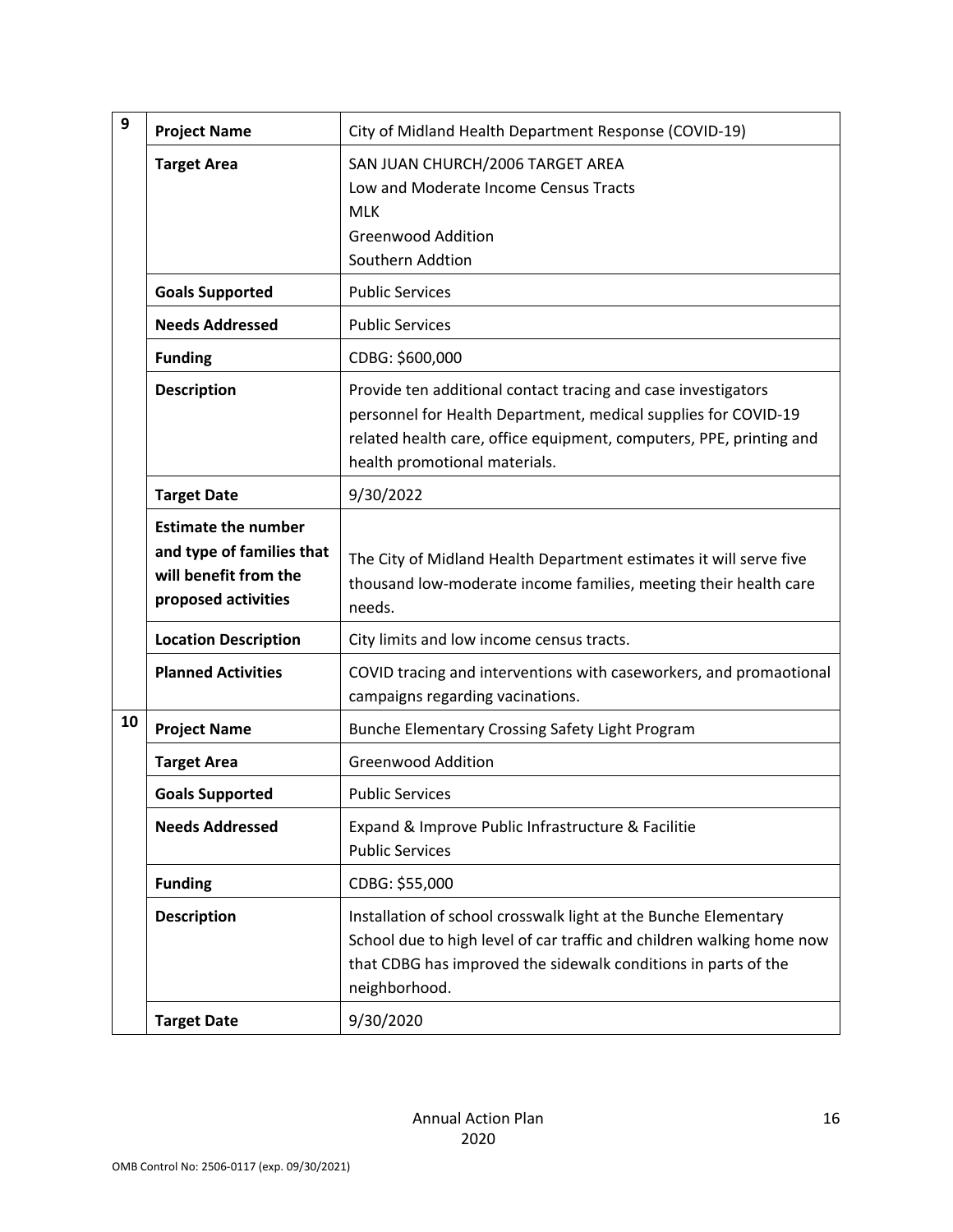|    | <b>Estimate the number</b><br>and type of families that<br>will benefit from the<br>proposed activities | 200 families of children attending the school with have immediate<br>direct benefit of children moving from school to home safely.                                                                                                                                                                                                             |
|----|---------------------------------------------------------------------------------------------------------|------------------------------------------------------------------------------------------------------------------------------------------------------------------------------------------------------------------------------------------------------------------------------------------------------------------------------------------------|
|    | <b>Location Description</b>                                                                             | low-moderate income census tract, Greenwwod Addition.                                                                                                                                                                                                                                                                                          |
|    | <b>Planned Activities</b>                                                                               | School cross light and stripped crosswalk from school to<br>neighborhood blocks.                                                                                                                                                                                                                                                               |
| 11 | <b>Project Name</b>                                                                                     | Emergency Homeless Shelter COVID boarding recovery                                                                                                                                                                                                                                                                                             |
|    | <b>Target Area</b>                                                                                      | City of Midland<br>Low and Moderate Income Census Tracts<br>Ratliff Park 2017<br><b>Greenwood Addition</b><br>Southern Addtion                                                                                                                                                                                                                 |
|    | <b>Goals Supported</b>                                                                                  | Emergency Homeless Shelter COVID boarding recovery                                                                                                                                                                                                                                                                                             |
|    | <b>Needs Addressed</b>                                                                                  | <b>Homeless Services</b>                                                                                                                                                                                                                                                                                                                       |
|    | <b>Funding</b>                                                                                          | CDBG: \$200,000                                                                                                                                                                                                                                                                                                                                |
|    | <b>Description</b>                                                                                      | Contract with local Hotels and Motels to provide short stay rooms for<br>homeless COVID patients and assist in family stabilization during<br>recovery with minor medical expenses, food, clothing, bus passes,<br>etc. The City of Midland will contract to secure 10 rooms with local<br>vendors at a rate not to exceed \$150.00 per night. |
|    | <b>Target Date</b>                                                                                      | 9/30/2022                                                                                                                                                                                                                                                                                                                                      |
|    | <b>Estimate the number</b><br>and type of families that<br>will benefit from the<br>proposed activities | 100 homless and or homless families members will benefit for<br>activies.                                                                                                                                                                                                                                                                      |
|    | <b>Location Description</b>                                                                             | 300 N Loraine Midland TX 79701                                                                                                                                                                                                                                                                                                                 |
|    | <b>Planned Activities</b>                                                                               | Allow COVID patients in homeless shelters to recover in isolated<br>rooms not currently available at the centers and assist in temporary<br>aftercare of persons or family.                                                                                                                                                                    |
| 12 | <b>Project Name</b>                                                                                     | Casa de Amigos Grab-N-Go Meal Program                                                                                                                                                                                                                                                                                                          |
|    | <b>Target Area</b>                                                                                      | Low and Moderate Income Census Tracts                                                                                                                                                                                                                                                                                                          |
|    | <b>Goals Supported</b>                                                                                  | <b>Public Services</b>                                                                                                                                                                                                                                                                                                                         |
|    | <b>Needs Addressed</b>                                                                                  | <b>Public Services</b>                                                                                                                                                                                                                                                                                                                         |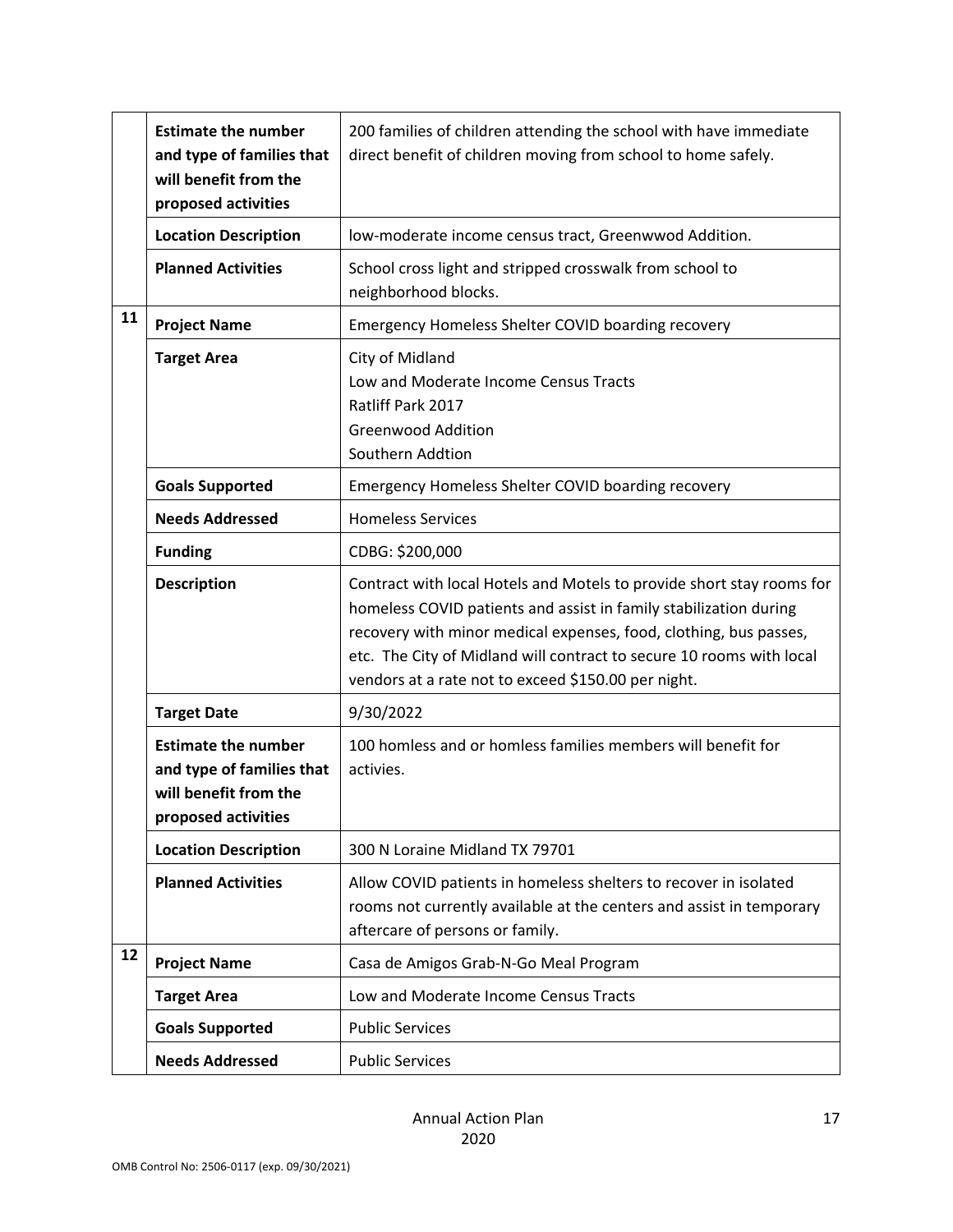|    | <b>Funding</b>                                                                                          | CDBG: \$30,000                                                                                                                                                                                                                                                                                               |
|----|---------------------------------------------------------------------------------------------------------|--------------------------------------------------------------------------------------------------------------------------------------------------------------------------------------------------------------------------------------------------------------------------------------------------------------|
|    | <b>Description</b>                                                                                      | This is a short term meal program to assist with the senior nutritional<br>needs while the city of Midland continue to address the issues<br>related to COVID-19 and social distancing. The program provide a to-<br>go-meal to neighborhood residents that would otherwise attend the<br>centers in-person. |
|    | <b>Target Date</b>                                                                                      | 9/30/2021                                                                                                                                                                                                                                                                                                    |
|    | <b>Estimate the number</b><br>and type of families that<br>will benefit from the<br>proposed activities | 230 individuals will continue to recieve nutritional meals on a daily<br>basis.                                                                                                                                                                                                                              |
|    | <b>Location Description</b>                                                                             | 1601 E. Indiana                                                                                                                                                                                                                                                                                              |
|    | <b>Planned Activities</b>                                                                               | Boxed meals to go.                                                                                                                                                                                                                                                                                           |
| 13 | <b>Project Name</b>                                                                                     | Salvation Army Homeless Meal Program                                                                                                                                                                                                                                                                         |
|    | <b>Target Area</b>                                                                                      | Low and Moderate Income Census Tracts                                                                                                                                                                                                                                                                        |
|    | <b>Goals Supported</b>                                                                                  | Homeless Meals Program                                                                                                                                                                                                                                                                                       |
|    | <b>Needs Addressed</b>                                                                                  | <b>Homeless Services</b>                                                                                                                                                                                                                                                                                     |
|    | <b>Funding</b>                                                                                          | CDBG: \$142,500                                                                                                                                                                                                                                                                                              |
|    | <b>Description</b>                                                                                      | In-person meals provided at the homeless shelter 3X daily along with<br>food boxes for drop in families and individuals                                                                                                                                                                                      |
|    | <b>Target Date</b>                                                                                      | 9/30/2021                                                                                                                                                                                                                                                                                                    |
|    | <b>Estimate the number</b><br>and type of families that<br>will benefit from the<br>proposed activities | 1751                                                                                                                                                                                                                                                                                                         |
|    | <b>Location Description</b>                                                                             | 600 West Wall Street Midland TX 79701                                                                                                                                                                                                                                                                        |
|    | <b>Planned Activities</b>                                                                               | 3X meals daily                                                                                                                                                                                                                                                                                               |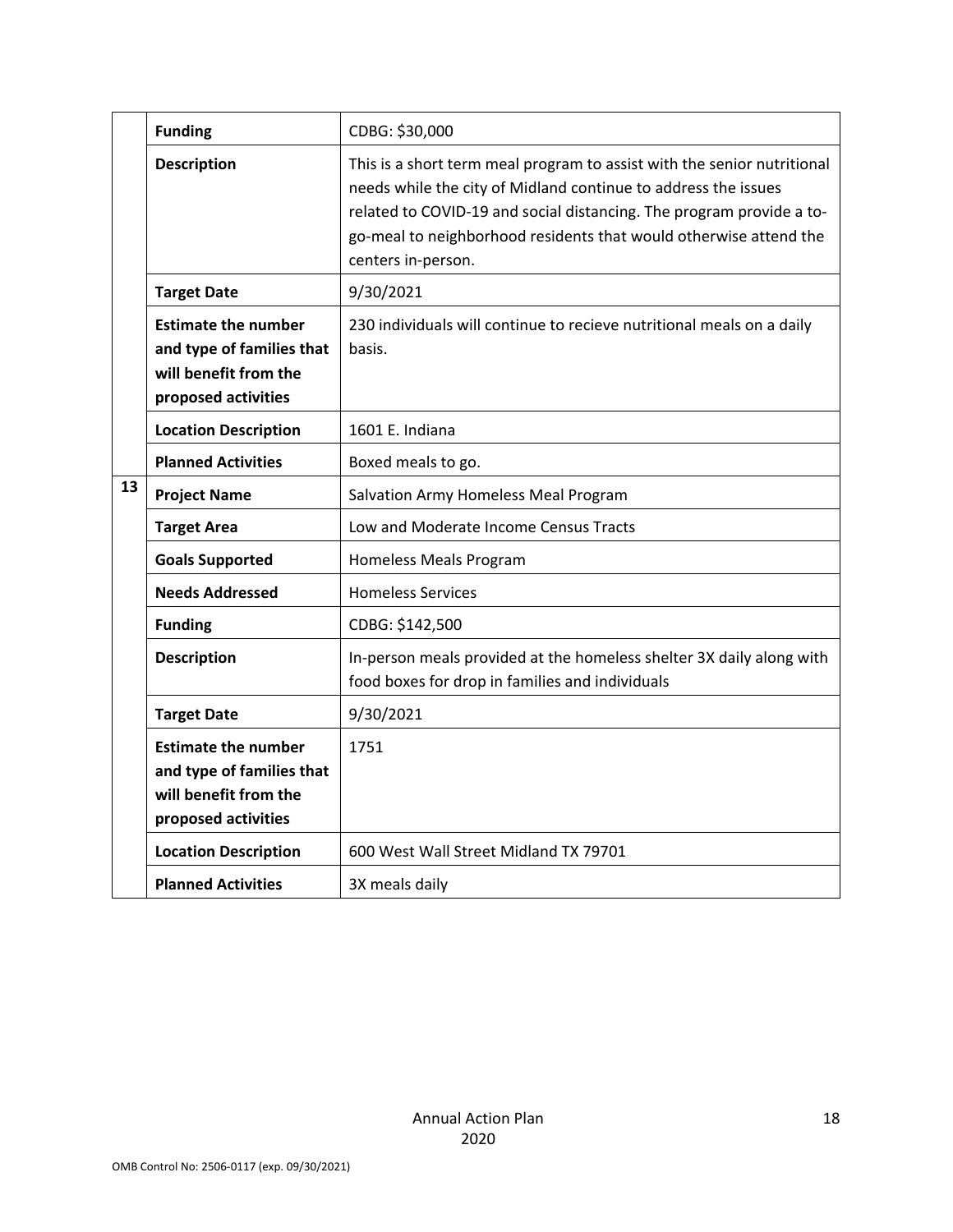# **AP‐50 Geographic Distribution – 91.220(f)**

## **Description of the geographic areas of the entitlement (including areas of low‐income and minority concentration) where assistance will be directed**

<p align="LEFT">In the development of the Consolidated Plan, two specific target areas were defined and approved beyond the City Wide target area. These areas all suffer with high levels of poverty and unemployment, and with the exception of a small proportion of the Peoria BRT route, all are occupied by LMI census tracts.</p>

| <b>Percentage of Funds</b> |
|----------------------------|
|                            |
|                            |
|                            |
|                            |
|                            |
|                            |
| 60                         |
|                            |
| 10                         |
| 10                         |
| 20                         |
|                            |

### **Geographic Distribution**

**Table 4 ‐ Geographic Distribution** 

### **Rationale for the priorities for allocating investments geographically**

<p align="LEFT">Concentrating resources in specific geographies is necessary to adequately address the scale of needs and achieve short and long-term improvements to identified substandard conditions such as deteriorated housing and infrastructure, access to lead‐based paint free housing, reconstruction, and overall revitalization. The City elects to focus activity in the areas of high concentration of poverty, unemployment and basic needs. As well as areas where other city funds and private investments are anticipated as a basis for allocating investments geographically with the jurisdiction. The result of geographical allocation of HUD funding is an effective use of the funds to elevate and create more opportunities for areas where the needs are the greatest.</p>

### **Discussion**

The City's rationale for its geographic distribution of CDBG funds is based on compliance with the CDBG Primary Objective ‐ the development of viable urban communities, by providing decent housing and a suitable living environment and expanding economic opportunities, principally for persons of low and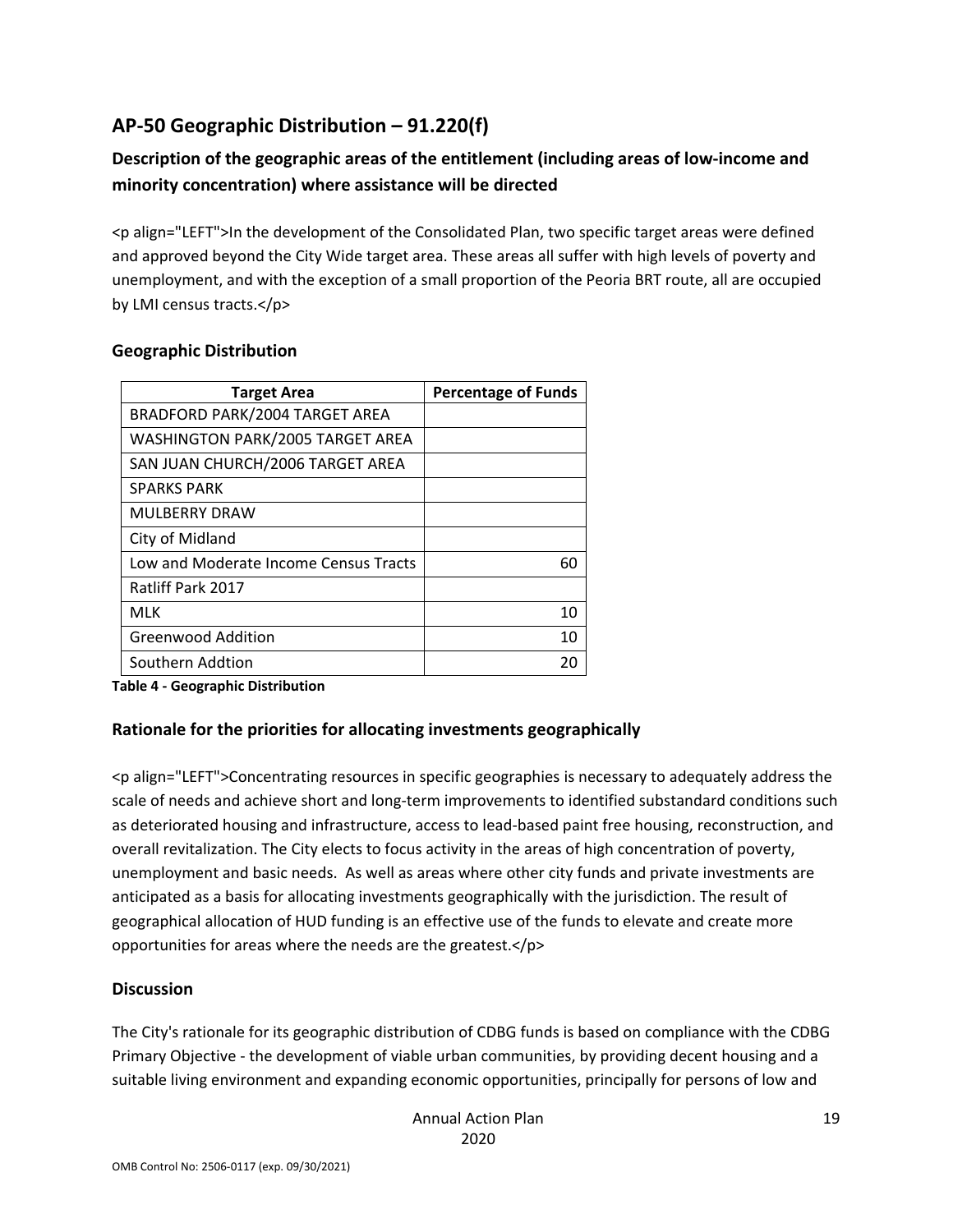moderate income. Generally, CDBG supported public services are available on a citywide basis to income eligible households or persons. However, public capital improvements and other development projects are specifically directed at sites within low‐ and moderate‐income neighborhoods.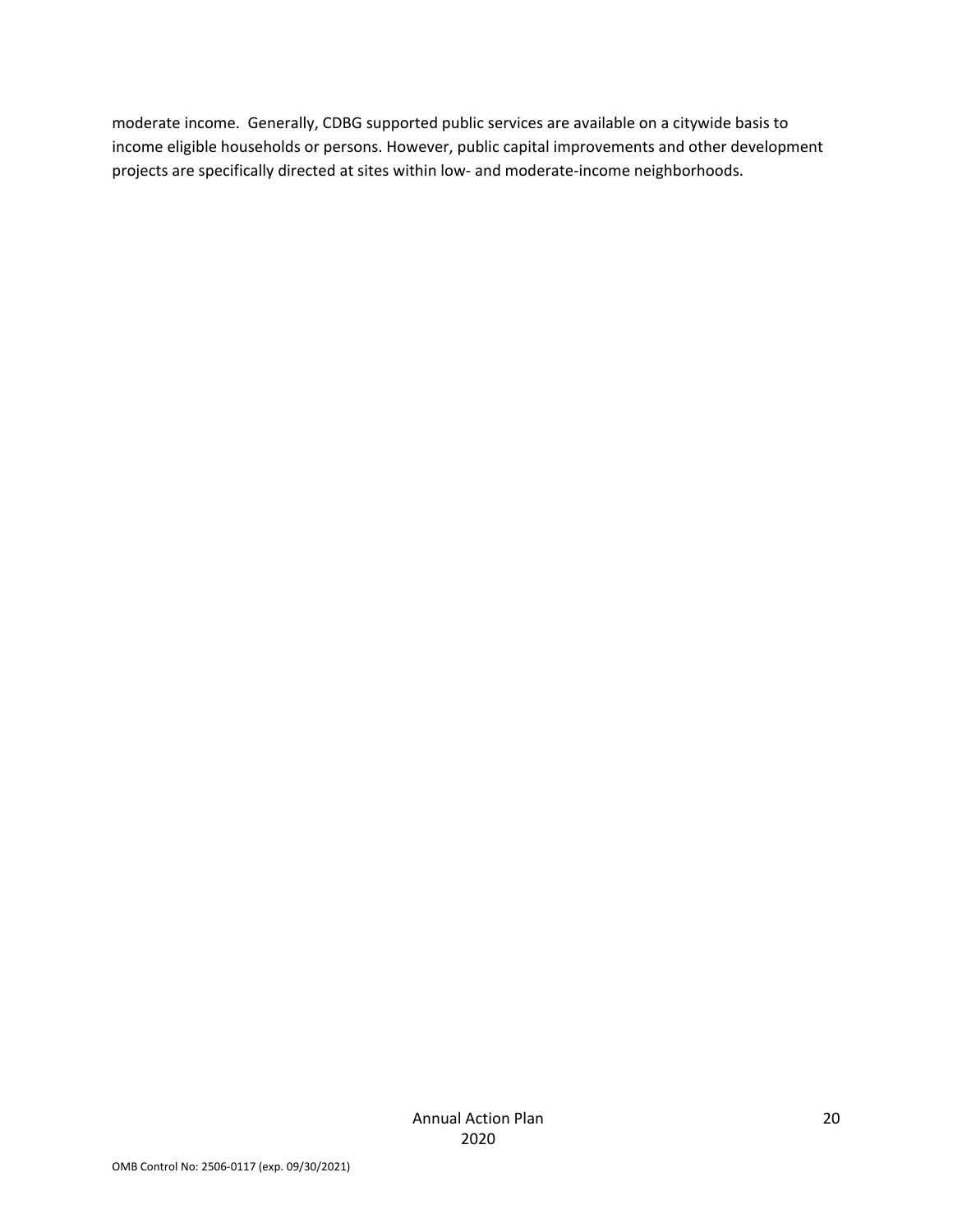# **Affordable Housing**

# **AP‐55 Affordable Housing – 91.220(g)**

### **Introduction**

The City's CDBG program for 2020‐2021 will result in affordable housing through its homebuyer assistance program and affordable housing repair programs (AHRP). At this time, it is not known if additional units will be supported by the AHRP or funds will be needed to continue the AHRP location selected for the 2020‐2021 CDBG program year.

| One Year Goals for the Number of Households to be Supported |    |
|-------------------------------------------------------------|----|
| Homeless                                                    |    |
| Non-Homeless                                                | つつ |
| Special-Needs                                               |    |
| Total                                                       | つつ |

**Table 5 ‐ One Year Goals for Affordable Housing by Support Requirement** 

| One Year Goals for the Number of Households Supported Through |    |
|---------------------------------------------------------------|----|
| <b>Rental Assistance</b>                                      |    |
| The Production of New Units                                   |    |
| <b>Rehab of Existing Units</b>                                | 20 |
| <b>Acquisition of Existing Units</b>                          |    |
| Total                                                         | 77 |

**Table 6 ‐ One Year Goals for Affordable Housing by Support Type**

### **Discussion**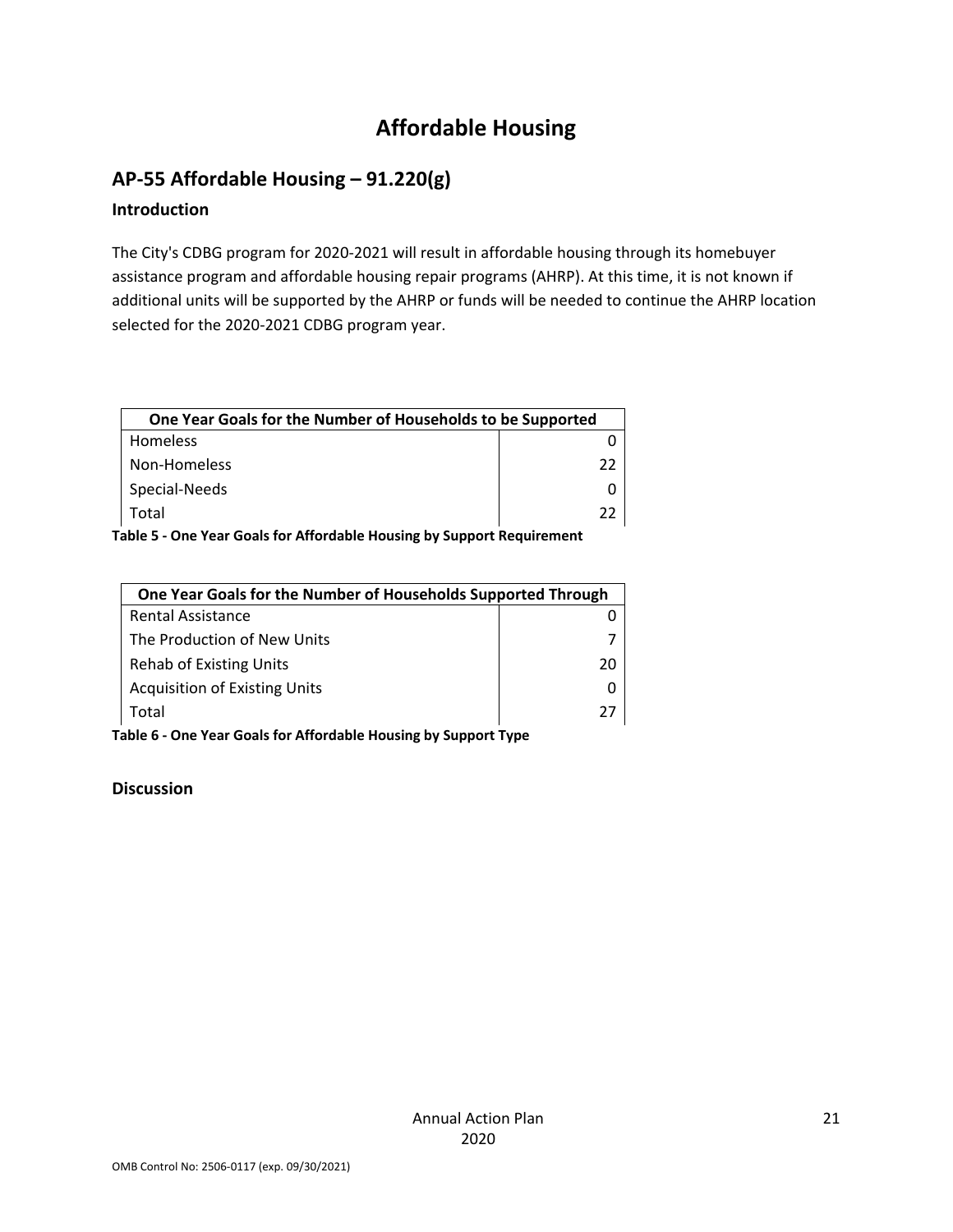# **AP‐60 Public Housing** *–* **91.220(h)**

### **Introduction**

The only public housing project in Midland is for the elderly and is in good condition but was built in 1976.

### **Actions planned during the next year to address the needs to public housing**

The City will remain receptive to assisting the PHAs, upon request, on their "resident initiative" activity and will continue to provide information on homeownership opportunities to households assisted by the PHAs. The CD Office provides its housing brochure to the PHAs for distribution at its offices, and the PHAs reciprocate.

## **Actions to encourage public housing residents to become more involved in management and participate in homeownership**

See above.

**If the PHA is designated as troubled, describe the manner in which financial assistance will be provided or other assistance** 

The PHA is not designated as troubled.

**Discussion**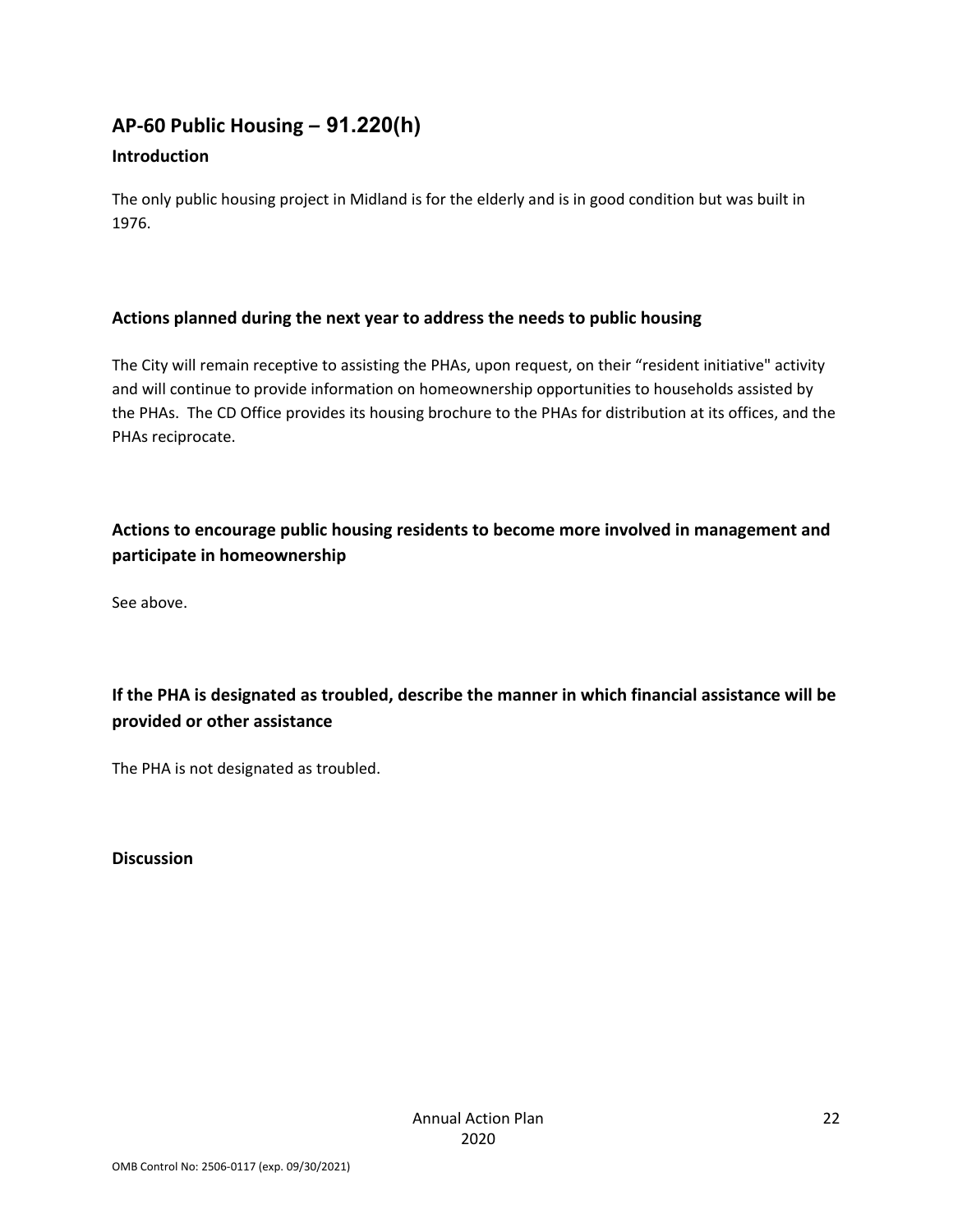# **AP‐65 Homeless and Other Special Needs Activities – 91.220(i) Introduction**

CDBG program will use CARES ACT funds for rental and utlity assistance to help prevent eviction and homlesness during the pbuic health crisis, the City does not receive any funds to carryout homeless programs and has elected to ues CARES ACT funds to address homless needs during this public health crisis. Therefore, the City relies on other organizations to pursue funds to serve homeless needs. For the 2020/2021 program, the City does not anticipate using CDBG funds that will directly support programs that serve the homeless. Being an active partner in the Midland Homeless Coalition, and the Midland Affordable Housing Alliance, the City aims to work toward addressing gaps within the Midland continuum of care for the homeless and eliminating chronic homelessness. Collaborations with the United Way and local foundations are vital in efforts to ensure current funding levels are sustained and that federal/state funding opportunities are not missed in order to apply for shelter and transitional housing needs. The United Way of Midland has collaborated with Family Promise of Midland to achieve – six transitional housing units to date

### **Describe the jurisdictions one‐year goals and actions for reducing and ending homelessness including**

**Reaching out to homeless persons (especially unsheltered persons) and assessing their individual needs** 

The City of Midland does not receive an ESG allocation.

### **Addressing the emergency shelter and transitional housing needs of homeless persons**

The City shall continue to participate in the Midland Homeless Coalition and support individual efforts of agencies comprising the Coalition

**Helping homeless persons (especially chronically homeless individuals and families, families with children, veterans and their families, and unaccompanied youth) make the transition to permanent housing and independent living, including shortening the period of time that individuals and families experience homelessness, facilitating access for homeless individuals and families to affordable housing units, and preventing individuals and families who were recently homeless from becoming homeless again** 

#### see above

#### **Helping low‐income individuals and families avoid becoming homeless, especially extremely**

 Annual Action Plan 2020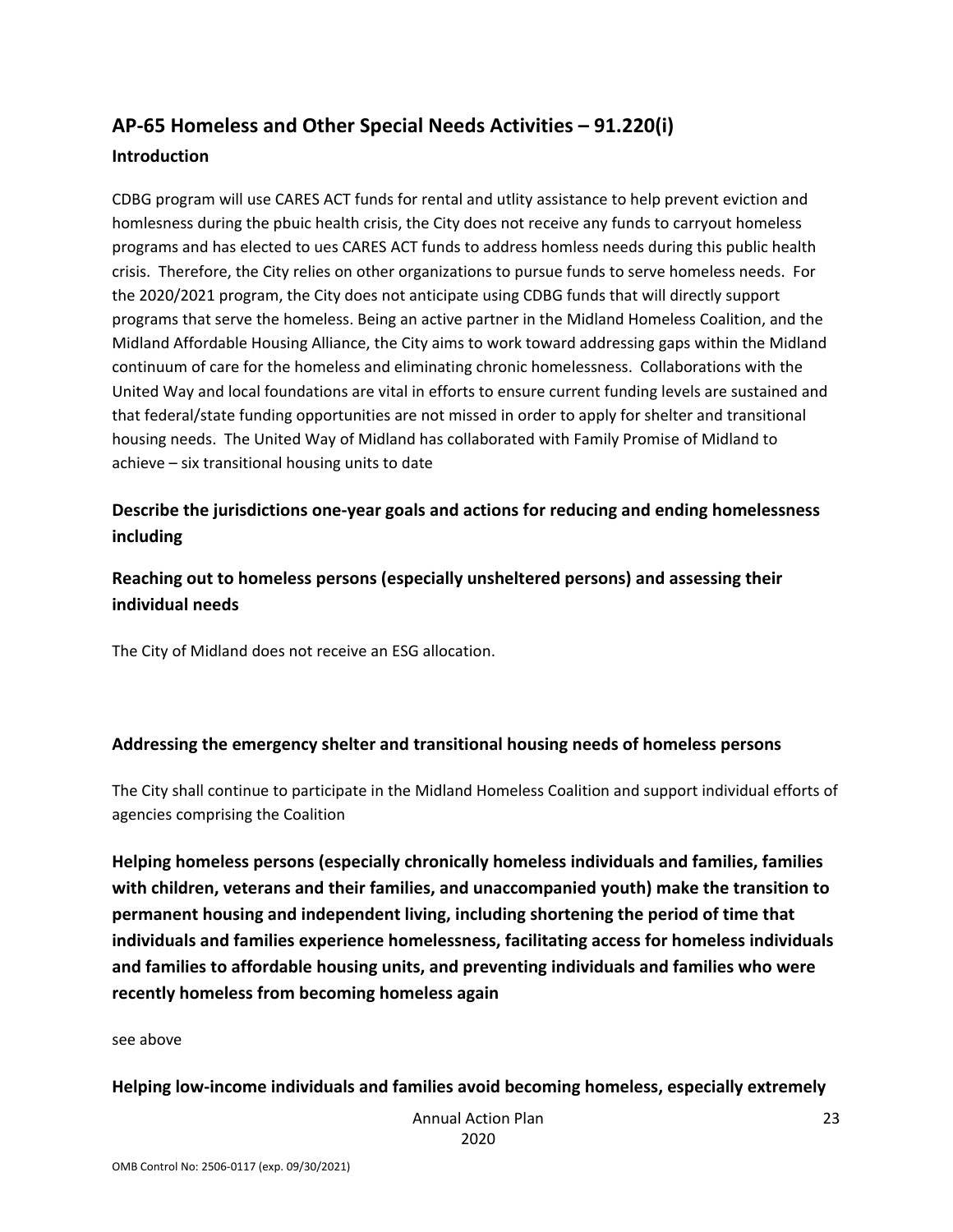**low‐income individuals and families and those who are: being discharged from publicly funded institutions and systems of care (such as health care facilities, mental health facilities, foster care and other youth facilities, and corrections programs and institutions); or, receiving assistance from public or private agencies that address housing, health, social services, employment, education, or youth needs.** 

It is anticipated that the public service programs supported by CDBG will aid low-income individuals and families avoid becoming homeless by providing meals to them.

**Discussion**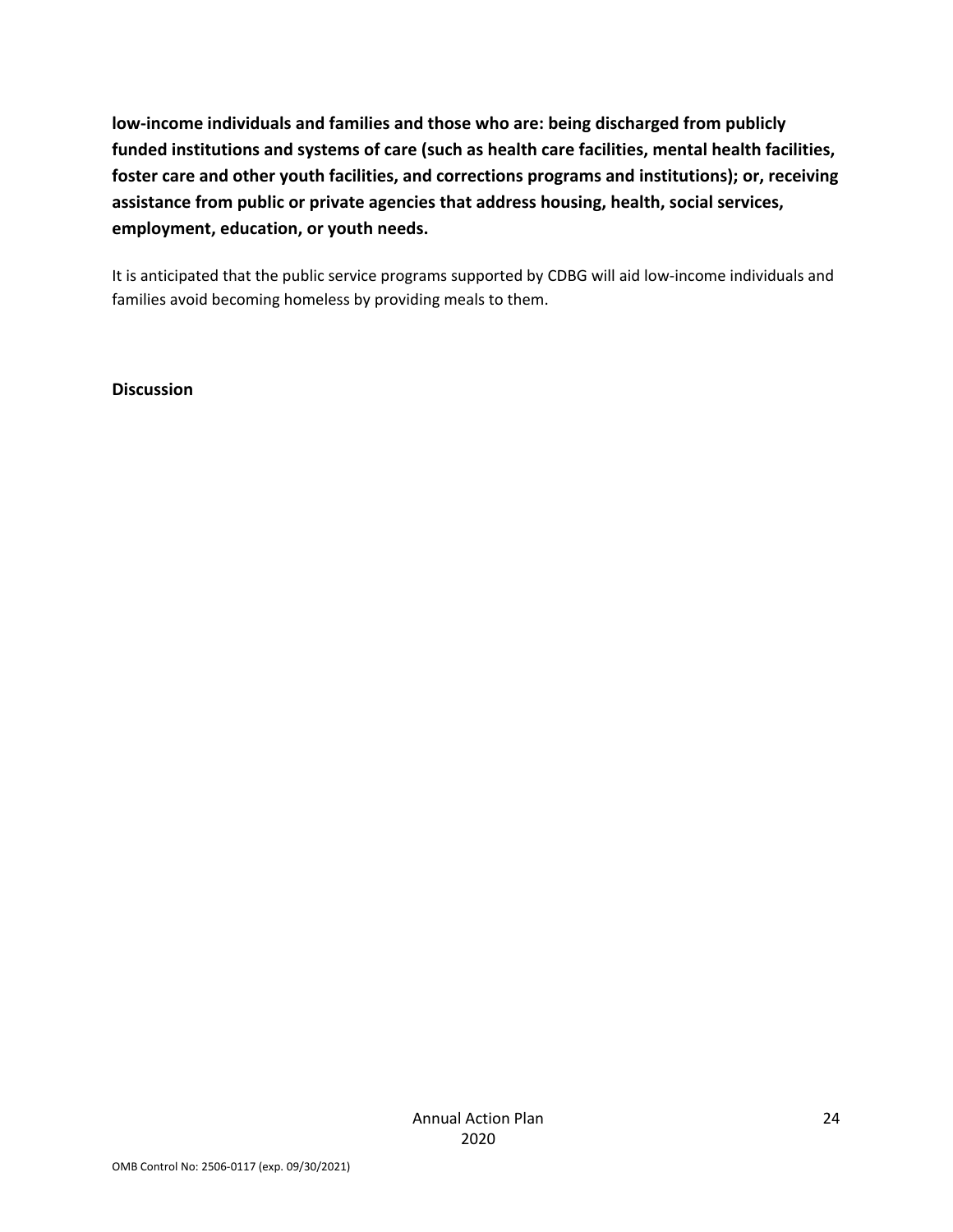## **AP‐75 Barriers to affordable housing – 91.220(j)**

### **Introduction:**

Public policies are meant to address the overall needs of citizens in the City. Yet, there are times where they may have a negative effect on certain aspects of the community, specifically affordable housing and residential investment. Affordable housing and public and private residential investments are key components in furthering fair housing in any community. The primary tool communities have for identifying contributing factors for these barriers to housing is an assessment of fair housing and fair housing choice. In 2020, the City updated the previous 2015 assessment. Analysis from the 2020 update has found:

• A limited supply of affordable housing and extensive cost burden, especially for extremely low‐ and very low‐ income renters, causing those renters to face significant affordability "gaps"; and

• Fair housing education is lacking and impede and these elements must be better understood by community residents and property owners.

The City plans corresponding actions designed to strengthen the supply of affordable housing and narrow the affordability "gaps." Elements of those actions appear within this Consolidated Plan and beyond. Additionally, the City anticipates a review of public policies that may impede the development of affordable housing and to improve the understanding of their consequences.

**Actions it planned to remove or ameliorate the negative effects of public policies that serve as barriers to affordable housing such as land use controls, tax policies affecting land, zoning ordinances, building codes, fees and charges, growth limitations, and policies affecting the return on residential investment** 

The City shall continue to be receptive to cases supporting the objective. Often, favorable outcomes can be achieved when re‐zoning cases, mobile home occupancy permit and sidewalk waivers are considered. The City shall also strive to reduce or waive certain development and building fees for affordable housing projects and use local funds to pay for public improvements and the disposal of site clearance debris on affordable housing sites. Services such as platting and surveying aspects can also be considered for non‐profit developers. The City uses its Street Fund that is generated from each building permit for street improvements primarily within the city's low income areas. The City shall strive to use City resources for street improvements, primarily in Midland's south and east sides. Continuation of CDBG funding for the housing improvement program contributes toward this objective. These actions also have the effect of fostering and maintaining affordable housing

#### **Discussion:**

It is also hoped that actions implementing recommendations in a new Analysis of Impediments to Fair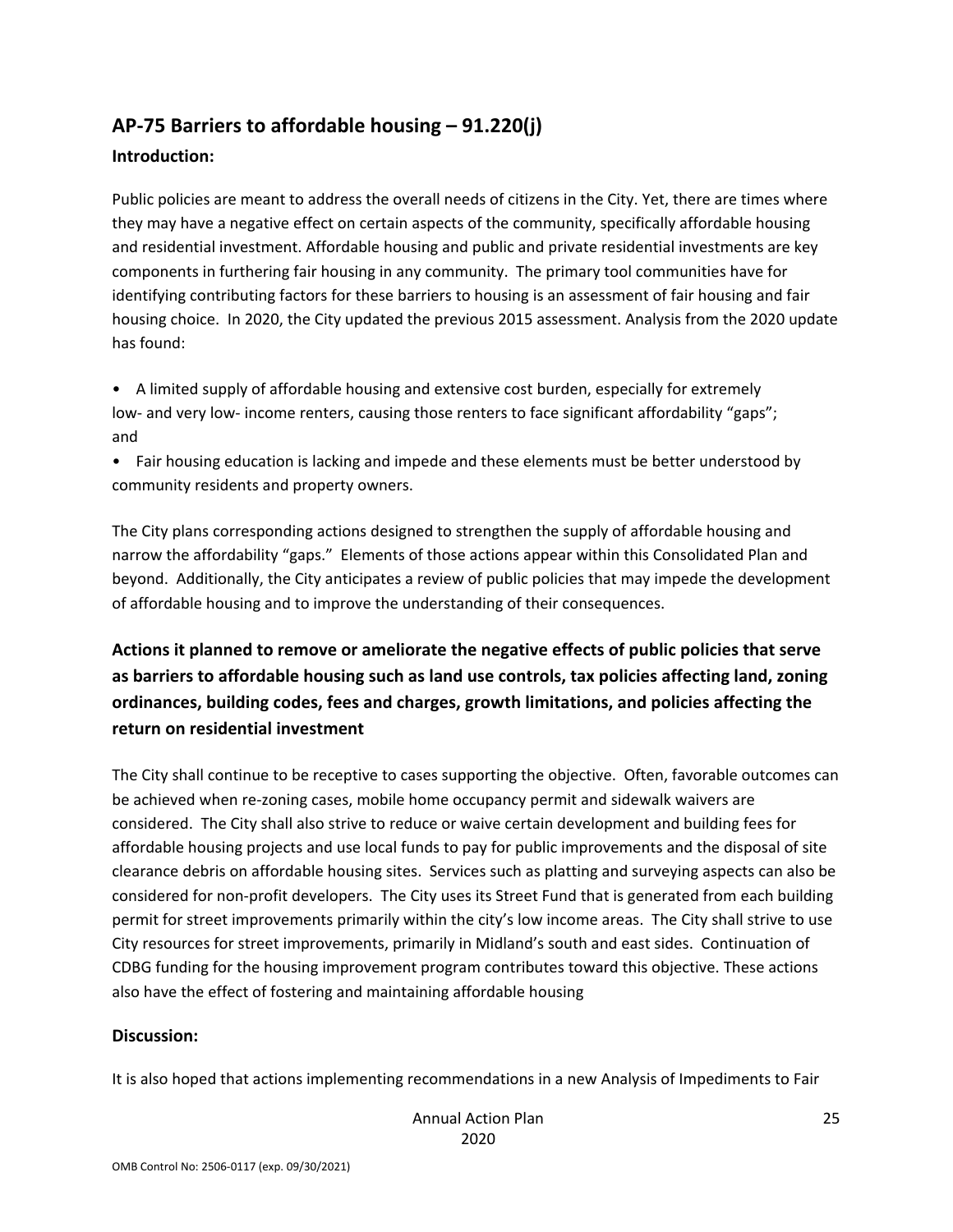Housing Choice in Midland will also help reduce barriers to affordable housing in Midland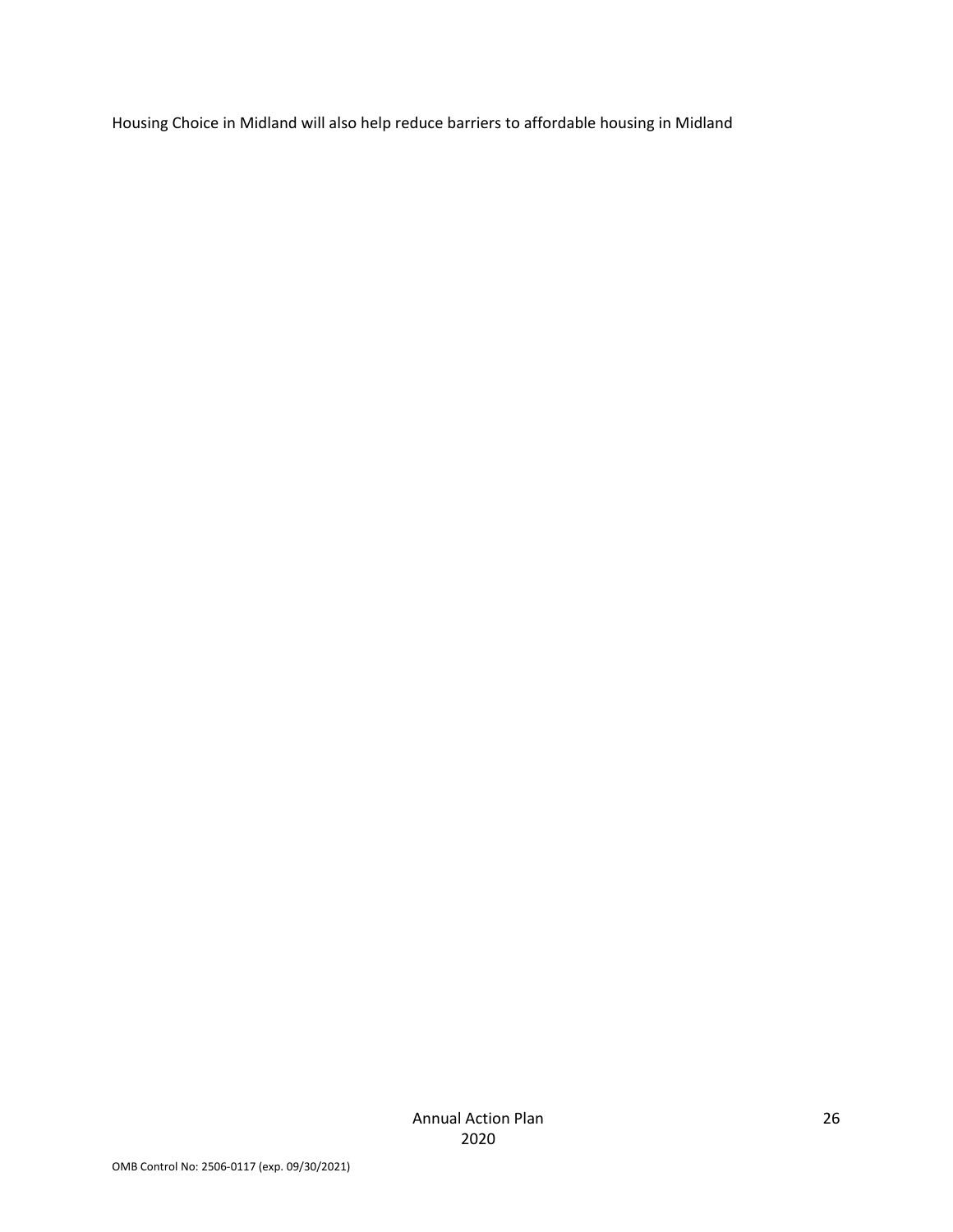### **AP‐85 Other Actions – 91.220(k)**

#### **Introduction:**

The following actions will be pursued by the City towards meeting Consolidated Plan regulations on other actions

### **Actions planned to address obstacles to meeting underserved needs**

The CDBG housing assistance and elderly programs specifically target underserved populations. The targeting techniques include providing higher levels of assistance for lower income applicants and limiting assistance to low income areas. The City shall encourage and assist, as appropriate, other private and/or public entities see funds for programs designed for the underserved.

### **Actions planned to foster and maintain affordable housing**

The City shall continue to be receptive to cases supporting the objective. Often, favorable outcomes can be achieved when re-zoning cases, mobile home occupancy permit and sidewalk waivers are considered. The City shall also strive to reduce or waive certain development and building fees for affordable housing projects and use local funds to pay for public improvements and the disposal of site clearance debris on affordable housing sites. Services such as platting and surveying aspects can also be considered for non‐profit developers. The City uses its Street Fund that is generated from each building permit for street improvements primarily within the city's low income areas. Continuation of CDBG funding for the housing programs contribute toward this objective. These actions also have the effect of fostering and maintaining affordable housing.

#### **Actions planned to reduce lead‐based paint hazards**

The City will implement its CDBG‐aided activities consistent with the lead‐based paint hazard reduction objective. Specifically, prospective households shall be made aware of the potential hazard and appropriate evaluation and reduction steps will be pursued in rehabilitation programs. Referrals to services for testing of children by local health and child welfare agencies will be made as needed. Information for providers and contractors will be passed‐through. The City of Midland ensures that inspections for lead‐based paint (LBP) hazards will occur, as required, for all funded housing activities. Proper notifications will be provided regarding lead‐based paint hazards. All housing units constructed prior to 1978 will be tested for LBP by a certified LBP inspector or Risk Assessor. If LBP is detected, all covered renovations will follow HUDs Lead Safe Housing Rules and be performed by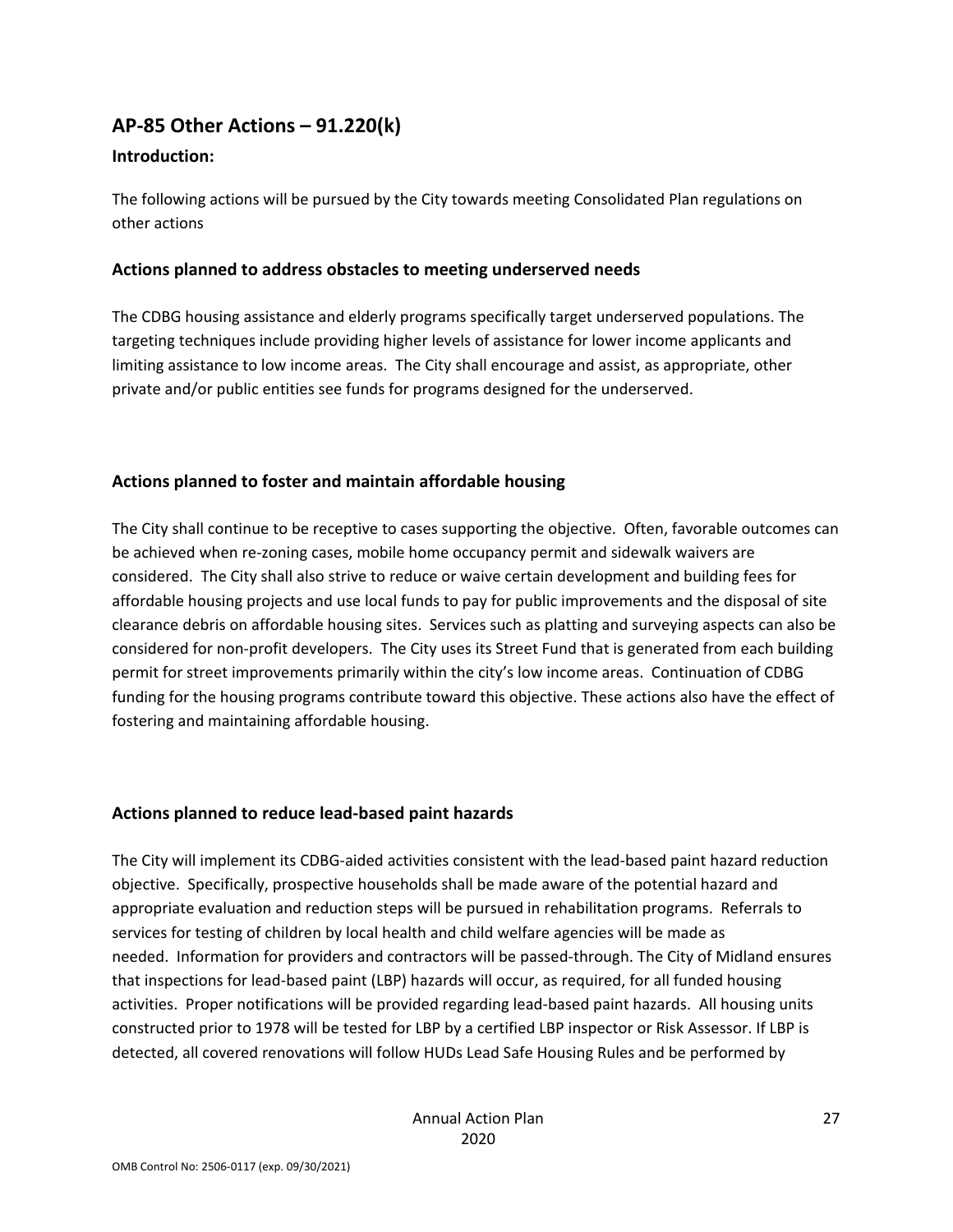certified firms using certified renovators and other trained workers.

### **Actions planned to reduce the number of poverty‐level families**

The City will continue its overall anti-poverty strategy that revolves around economic development  $$ using the economic development sales tax to create jobs for Midland. Unfortunately, the current oil price slump has resulted in uncertainty for continued economy growth. Other aspects of the local strategy are to continue to direct assistance programs towards the neediest households, employment‐ training programs and the hiring of low income individuals on federally supported contracts. Small businesses that hire low income persons typically are vendors in housing assistance programs. Adherence to HUD's Section 3 requirements is another way to help eliminate poverty. CDBG supported public services also aid participating clients to benefit economical, even if the dollar amount is nominal to many.

### **Actions planned to develop institutional structure**

Major changes to the institutional structure described in the Consolidated Plan are not anticipated in the coming year. The City will continue to support activity by the various providers and encourage them to seek other funding sources to enhance the service delivery system in Midland. City staff and/or elected officials will continue to be involved in housing and homeless concerns that seek to improve service delivery. For example, the City will continue to participate in the Midland Affordable Housing Alliance and the Midland Homeless Coalition among others. The City will provide necessary CDBG related training to its subrecipients.

### **Actions planned to enhance coordination between public and private housing and social service agencies**

The City will continue to cooperate with private housing providers and social service agencies, including participation in MAHA and the Homeless Coalition. The long standing, good working relationship with both PHAs will be continued. The City will continue to accommodate the PHAs in their planning requirements.

#### **Discussion:**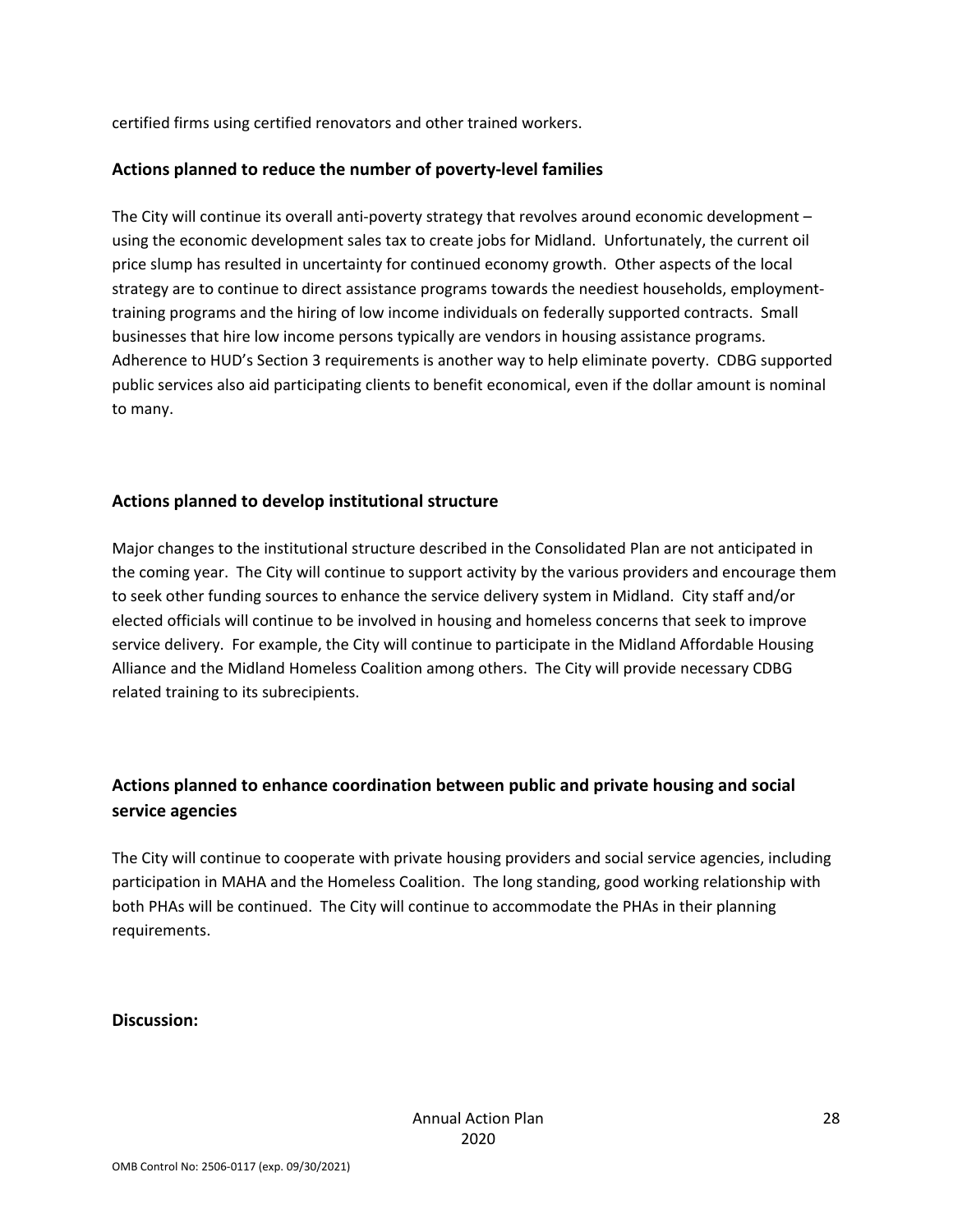# **Program Specific Requirements**

## **AP‐90 Program Specific Requirements – 91.220(l)(1,2,4)**

### **Introduction:**

This section provides details on program specific requirements on the Community Development Block Grant that the City will receive

### **Community Development Block Grant Program (CDBG) Reference 24 CFR 91.220(l)(1)**

Projects planned with all CDBG funds expected to be available during the year are identified in the Projects Table. The following identifies program income that is available for use that is included in projects to be carried out.

| 1. The total amount of program income that will have been received before the start of the next   |          |
|---------------------------------------------------------------------------------------------------|----------|
| program year and that has not yet been reprogrammed                                               | 0        |
| 2. The amount of proceeds from section 108 loan guarantees that will be used during the year to   |          |
| address the priority needs and specific objectives identified in the grantee's strategic plan.    | $\Omega$ |
| 3. The amount of surplus funds from urban renewal settlements                                     | 0        |
| 4. The amount of any grant funds returned to the line of credit for which the planned use has not |          |
| been included in a prior statement or plan                                                        | 0        |
| 5. The amount of income from float-funded activities                                              | $\Omega$ |
| <b>Total Program Income:</b>                                                                      |          |

### **Other CDBG Requirements**

| 144,115 |
|---------|
|         |
|         |
|         |
|         |
| 100.00% |
|         |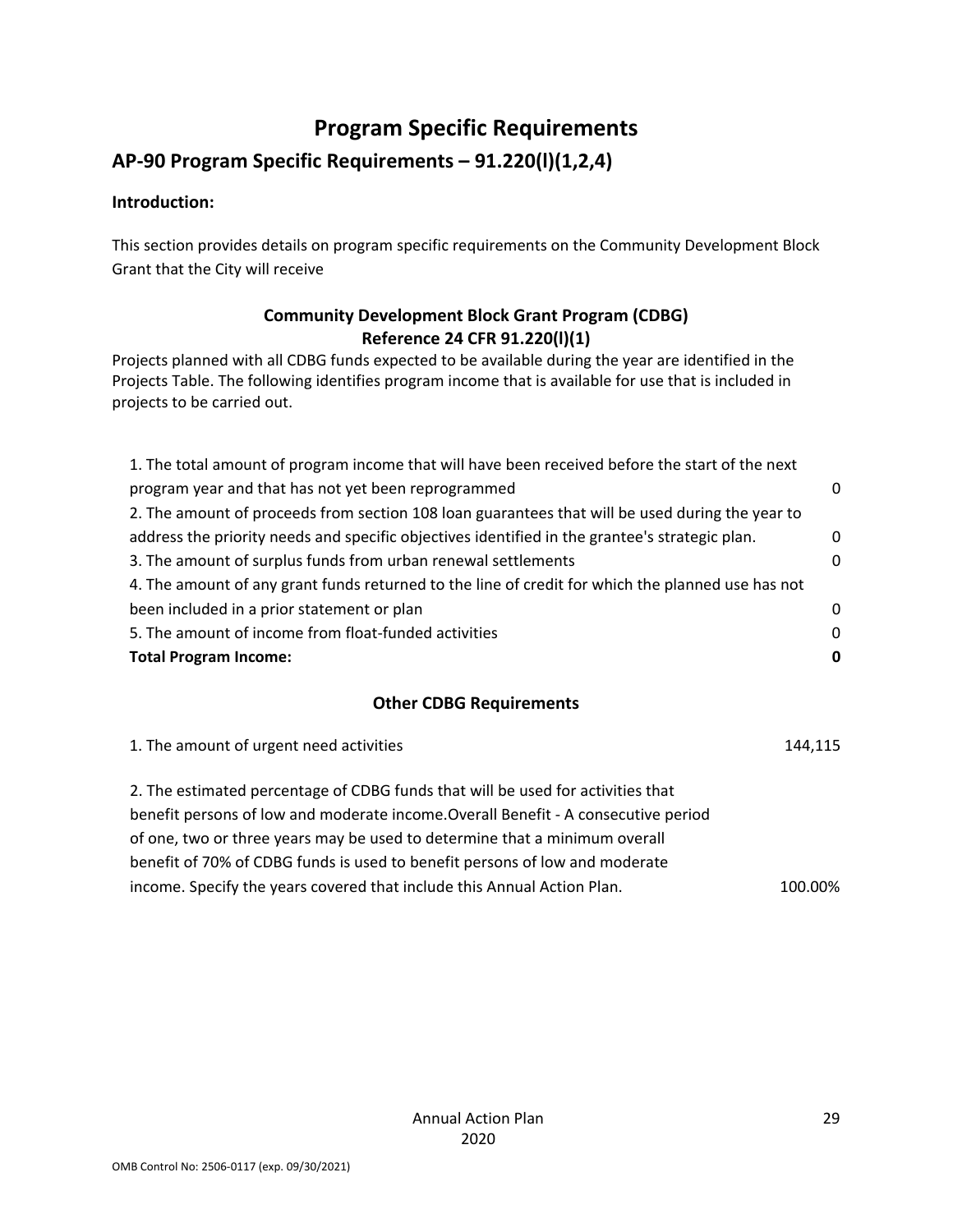### **Housing Trust Fund (HTF) Reference 24 CFR 91.220(l)(5)**

#### 1. Distribution of Funds

a. Describe the eligibility requirements for recipients of HTF funds (as defined in 24 CFR § 93.2).

b. Describe the jurisdiction's application requirements for eligible recipients to apply for HTF funds.

c. Describe the selection criteria that the jurisdiction will use to select applications submitted by eligible recipients.

d. Describe the jurisdiction's required priority for funding based on geographic distribution, which is a description of the geographic areas of the State (including areas of low‐income and minority concentration) in which it will direct assistance during the ensuing program year.

e. Describe the jurisdiction's required priority for funding based on the applicant's ability to obligate HTF funds and undertake eligible activities in a timely manner.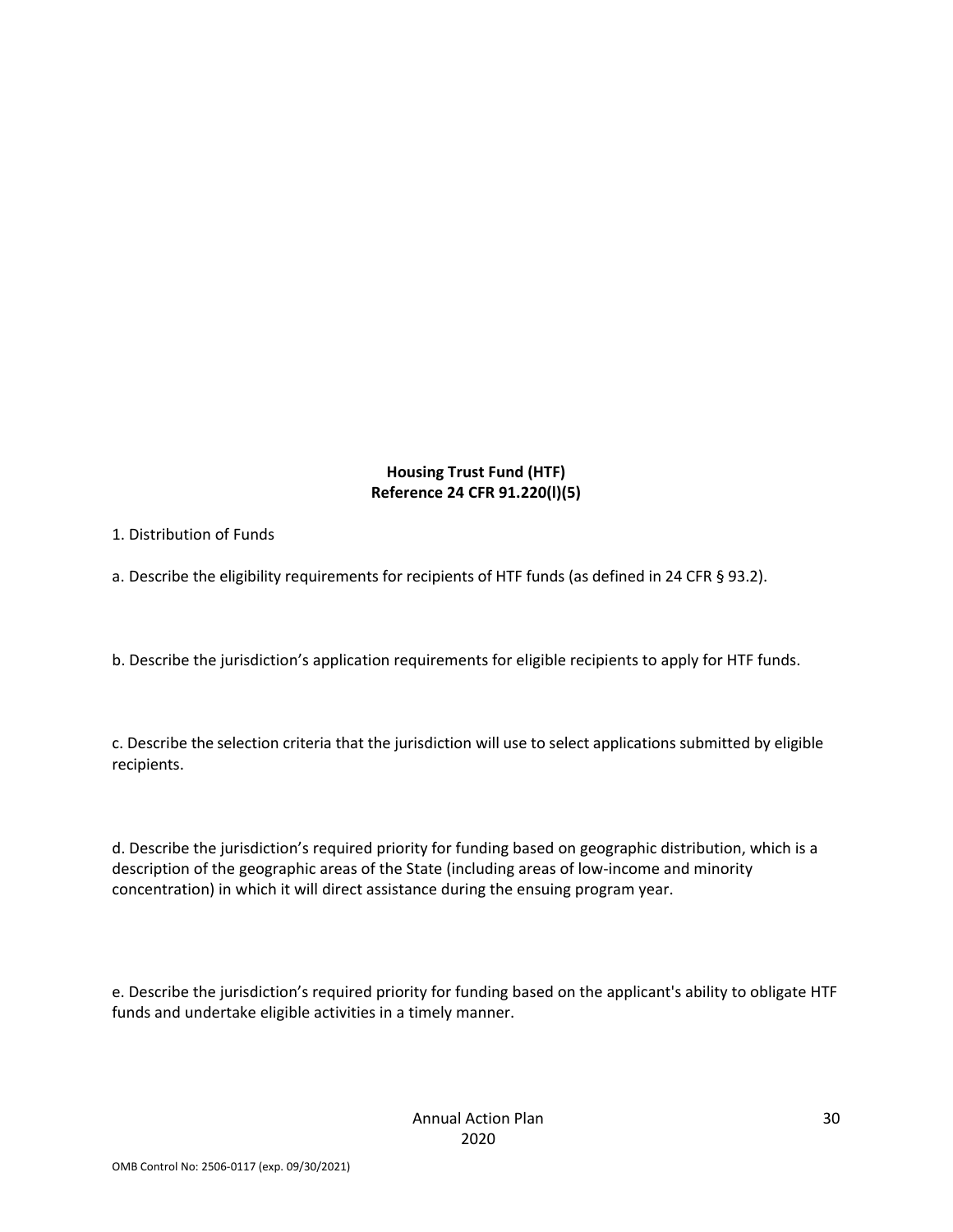f. Describe the jurisdiction's required priority for funding based on the extent to which rents for units in the rental project are affordable to extremely low‐income families.

g. Describe the jurisdiction's required priority for funding based on the financial feasibility of the project beyond the required 30‐year period.

h. Describe the jurisdiction's required priority for funding based on the merits of the application in meeting the priority housing needs of the jurisdiction (such as housing that is accessible to transit or employment centers, housing that includes green building and sustainable development features, or housing that serves special needs populations).

i. Describe the jurisdiction's required priority for funding based on the location of existing affordable housing.

j. Describe the jurisdiction's required priority for funding based on the extent to which the application makes use of non‐federal funding sources.

2. Does the jurisdiction's application require the applicant to include a description of the eligible activities to be conducted with HTF funds?

3. Does the jurisdiction's application require that each eligible recipient certify that housing units assisted with HTF funds will comply with HTF requirements?

4. **Performance Goals and Benchmarks.** The jurisdiction has met the requirement to provide for performance goals, consistent with the jurisdiction's goals established under 24 CFR 91.215(b)(2), by including HTF in its housing goals in the housing table on the SP‐45 Goals and AP‐20 Annual Goals and Objectives screens.

5. **Rehabilitation Standards.** The jurisdiction must establish rehabilitation standards for all HTF‐assisted housing rehabilitation activities that set forth the requirements that the housing must meet upon project completion. The jurisdiction's description of its standards must be in sufficient detail to determine the required rehabilitation work including methods and materials. The standards may refer to applicable codes or they may establish requirements that exceed the minimum requirements of the codes. The jurisdiction must attach its rehabilitation standards below. If the jurisdiction will not use HTF funds for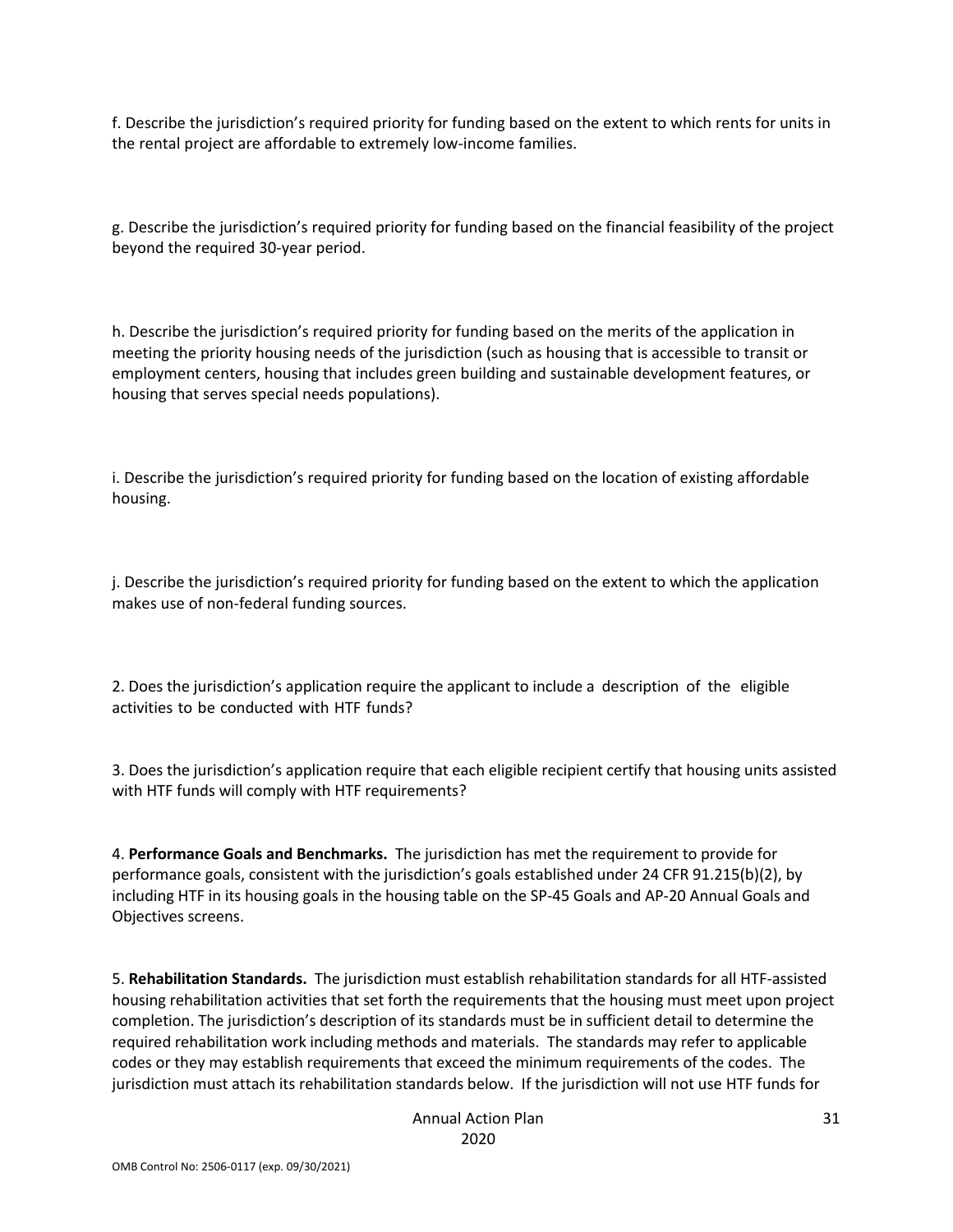the rehabilitation of housing, enter "N/A".

In addition, the rehabilitation standards must address each of the following: health and safety; major systems; lead‐based paint; accessibility; disaster mitigation (where relevant); state and local codes, ordinances, and zoning requirements; Uniform Physical Condition Standards; and Capital Needs Assessments (if applicable).

6. **Resale or Recapture Guidelines.** Below, the jurisdiction must enter (or attach) a description of the guidelines that will be used for resale or recapture of HTF funds when used to assist first‐time homebuyers. If the jurisdiction will not use HTF funds to assist first-time homebuyers, enter "N/A".

7. **HTF Affordable Homeownership Limits.** If the jurisdiction intends to use HTF funds for homebuyer assistance and does not use the HTF affordable homeownership limits for the area provided by HUD, it must determine 95 percent of the median area purchase price and set forth the information in accordance with §93.305. If the jurisdiction will not use HTF funds to assist first-time homebuyers, enter  $M/A''$ .

8. **Limited Beneficiaries or Preferences.** Describe how the jurisdiction will limit the beneficiaries or give preferences to a particular segment of the extremely low‐ or very low‐income population to serve unmet needs identified in its consolidated plan or annual action plan. If the jurisdiction will not limit the beneficiaries or give preferences to a particular segment of the extremely low- or very low-income population, enter "N/A."

Any limitation or preference must not violate nondiscrimination requirements in § 93.350, and the jurisdiction must not limit or give preferences to students. The jurisdiction may permit rental housing owners to limit tenants or give a preference in accordance with § 93.303 only if such limitation or preference is described in the action plan.

9. **Refinancing of Existing Debt.** Enter or attach the jurisdiction's refinancing guidelines below. The guidelines describe the conditions under which the jurisdiction will refinance existing rental housing project debt. The jurisdiction's refinancing guidelines must, at minimum, demonstrate that rehabilitation is the primary eligible activity and ensure that this requirement is met by establishing a minimum level of rehabilitation per unit or a required ratio between rehabilitation and refinancing. If